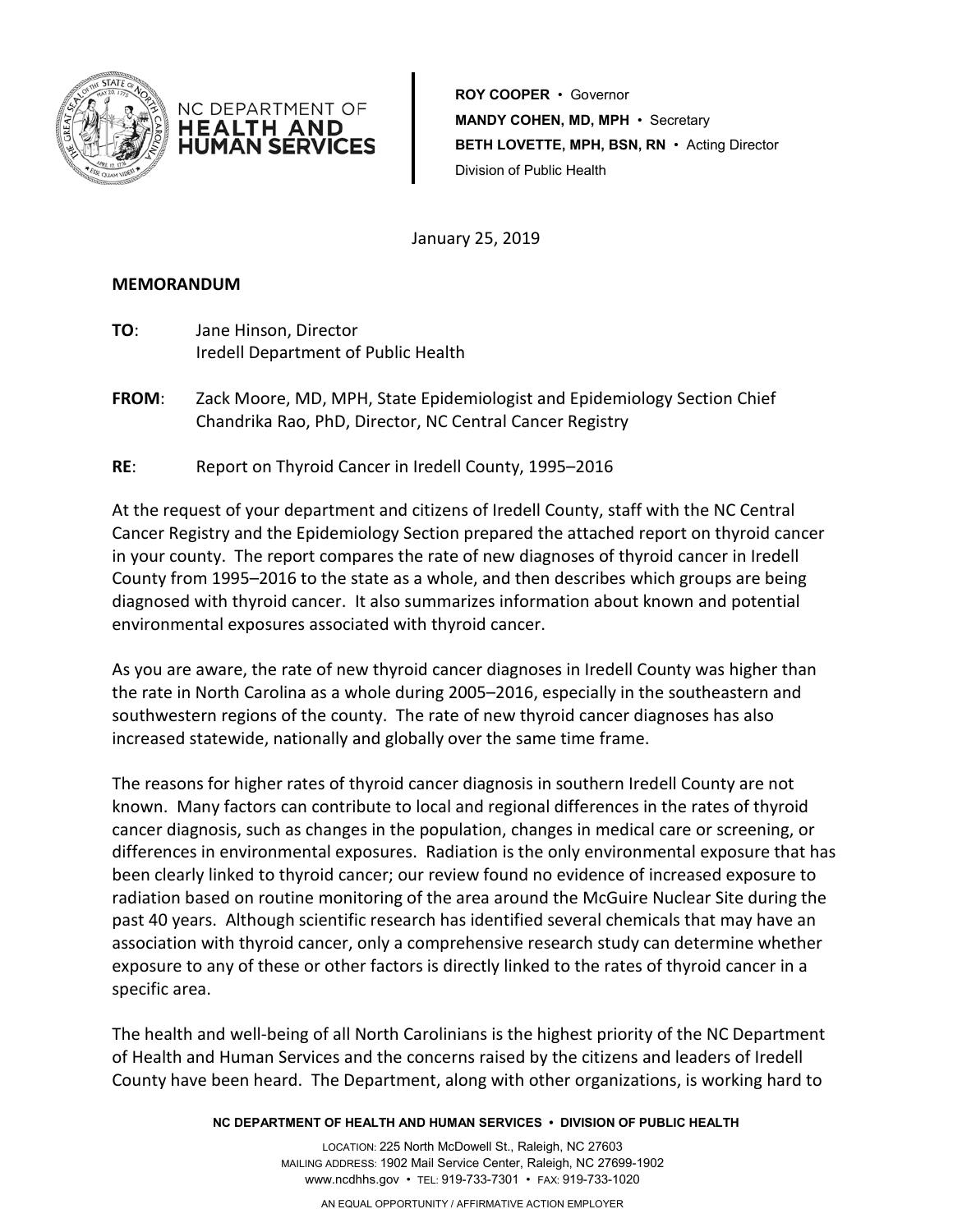MEMORANDUM to HINSON, Jane January 25, 2019 Page 2

better understand the higher-than-expected rate of thyroid cancer diagnoses in parts of Iredell County and we will continue to partner and collaborate with you, your department, other local officials and researchers to provide accurate and useful health information.

As you prepare to share this report more broadly, we offer the following recommendations for the public:

- The signs and symptoms of thyroid cancer include a lump or swelling in the neck, trouble breathing or swallowing, pain when swallowing, hoarseness or other voice changes that do not go away, and a constant cough that is not due to a cold. If you experience these signs and symptoms, see your doctor.
- The United States Preventive Services Task Force and the American Cancer Society do not recommend thyroid cancer screening for people who do not have any signs and symptoms.
- We do not have enough information to recommend any specific actions to lower your risk of thyroid cancer. However, we do recommend that private well water owners routinely test their water according to DHHS recommendations to protect themselves and their families against other health effects: https://epi.publichealth.nc.gov/oee/wellwater/whentotest.html.

Should you or your staff have any questions about the report or need additional information, please don't hesitate to contact either of us. We also remain available to you and your staff to help in the development of any communication materials, handouts, etc.

#### Attachment

cc: Susan Robinson, Iredell County Deputy County Manager Brady Freeman, Environmental Health Director, Iredell County Public Health Department Senator Vickie Sawyer Representative John Fraley Representative Rena Turner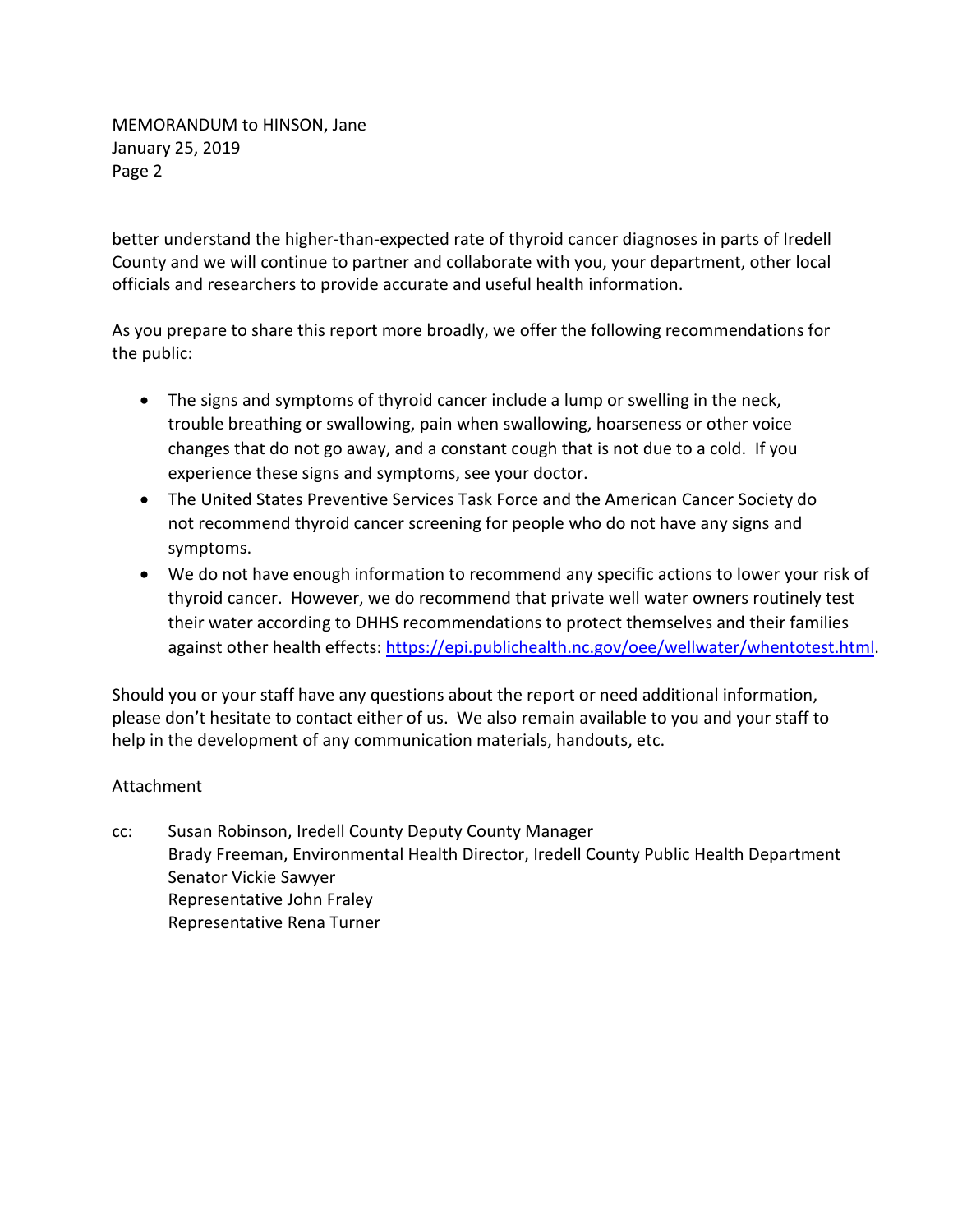# **Thyroid Cancer in Iredell County, North Carolina, 1995–2016**

### **Summary**

#### **What is the purpose of this report?**

This report was created to provide additional information about thyroid cancer in Iredell County. It compares the rate of new diagnoses of thyroid cancer in Iredell County from 1995–2016 to the state as a whole and describes which groups are being diagnosed with thyroid cancer. The report also summarizes information about known and potential environmental exposures associated with thyroid cancer.

#### **What were the key findings?**

The rate of new thyroid cancer diagnoses has increased in Iredell County, statewide, nationally and globally over the past few decades. The rate of thyroid cancer diagnosis in Iredell County was significantly higher than the rate in North Carolina as a whole during 2005–2016. A higher rate was found in the southeastern and southwestern regions when compared with the rest of the county. Age at diagnosis for cases diagnosed in Iredell County was similar to age at diagnosis for cases diagnosed statewide and nationally.

Radiation is the only known environmental exposure that has been clearly linked to thyroid cancer. No evidence of increased exposure to radiation has been identified through routine monitoring of the area around the McGuire Nuclear Site during the past 40 years.

No specific chemicals have been clearly linked to thyroid cancer. However, researchers have published studies in the scientific literature identifying several chemicals with possible association with thyroid cancer, including certain flame retardants, benzene and nitrates.

#### **What do these findings mean?**

The reasons for higher rates of thyroid cancer diagnosis in southern Iredell County are not known. Many factors can contribute to local and regional differences in the rates of thyroid cancer diagnosis, such as changes in the population and changes in medical care or screening. These factors were not accounted for in this investigation.

No community-level exposures to radiation were identified. Although several chemicals have possible associations with thyroid cancer, only a comprehensive research study can determine whether exposure to these or other factors might be associated with rates of thyroid cancer diagnosis.

#### **What are the next steps?**

The North Carolina Department of Health and Human Services will continue to monitor geographic variations in the occurrence of thyroid cancer and is developing plans to specifically examine the occurrence of thyroid cancer in other areas of North Carolina with incidence rates above the state average. We will continue working with hospitals and clinicians to confirm that all cases of thyroid cancer are being reported to the North Carolina Central Cancer Registry and provide data to researchers and others working to investigate potential causes for thyroid cancer in Iredell and elsewhere in the state.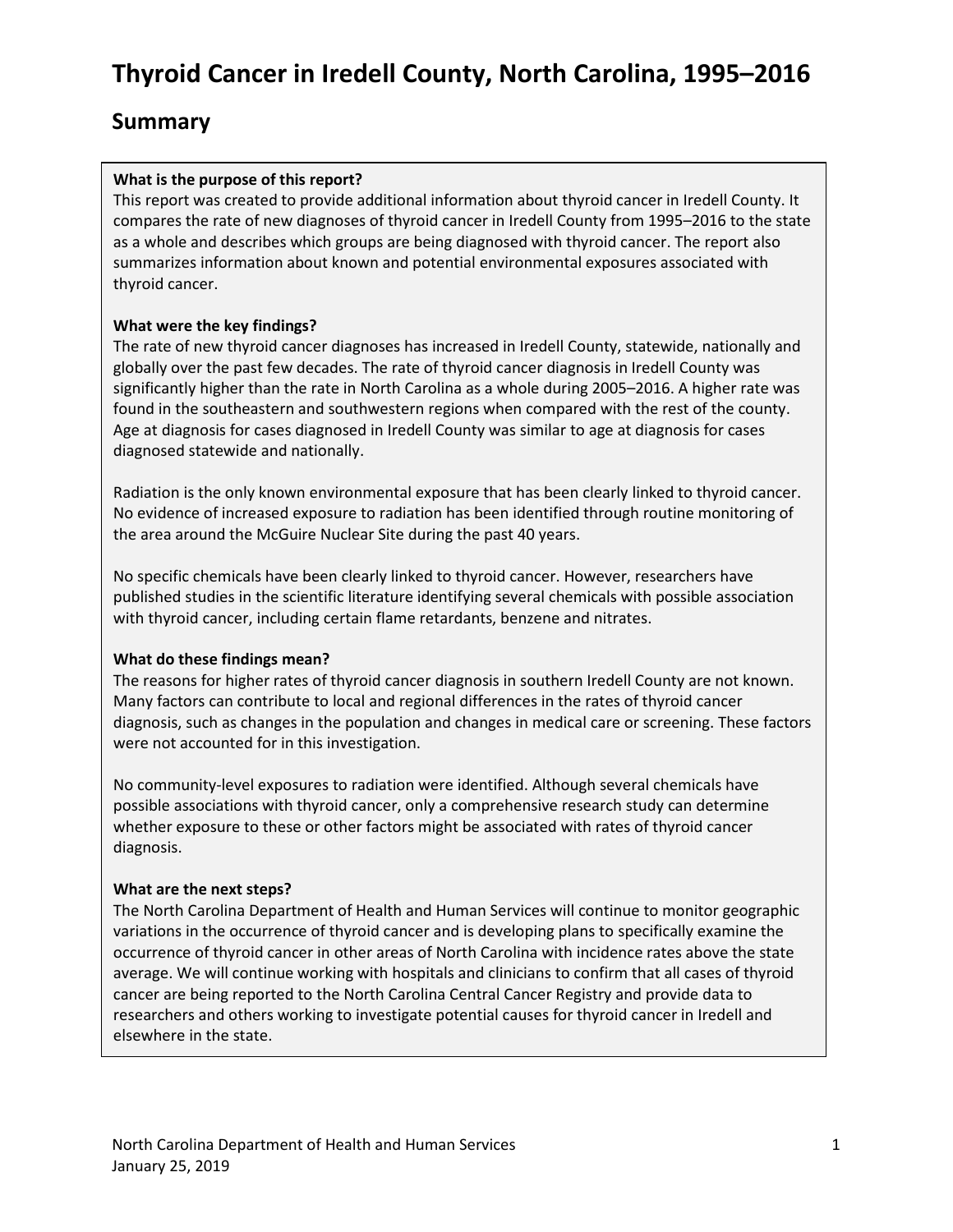## **Background**

In February 2018, the North Carolina Department of Health and Human Services (DHHS) Central Cancer Registry (CCR) analyzed thyroid cancer rates in specific zip codes in Iredell County following requests from residents and the local health department. The CCR reported that the number of thyroid cancers diagnosed in Iredell County was significantly higher than the number expected based on rates in the state overall. After further analysis, the CCR identified two zip codes in the county (28115 and 28117) that had higher incidence rates than the rest of the county. In March 2018, DHHS initiated an investigation to further analyze CCR data; began to compile and summarize the scientific literature about trends in thyroid cancer diagnoses and known contaminants associated with thyroid cancer; and initiated our work with partner agencies to identify potential sources of these contaminants in the area.

## **Methods**

#### Epidemiologic Analysis

Using CCR data, we calculated age-adjusted thyroid cancer incidence rates and 95% confidence intervals (CI) for these rates. An incidence rate is the number of new cases diagnosed in a specified population during a specified period of time. A 95% CI means that we are 95% confident that the true rate lies between the lower bound and upper bound of the CI. CIs are provided to illustrate how precise an estimate is; the wider the CI, the less precise the estimate and the more the estimate could vary.

Incidence rates were calculated for the state of North Carolina, Iredell County, and four geographic regions within Iredell County (northern, central, southeast, and southwest). To calculate incidence rates for the four sub-county-level regions, we combined census block groups into four geographic areas with roughly similar populations (Appendix A). A census block group is a geographical unit used by the United States Census Bureau that is between the census tract and the census block. Typically, census block groups have a population of 600 to 3,000 people (www.census.gov). Incidence rates were calculated for the following time periods: 1995–1999, 2000–2004, 2005–2009, 2010–2014, and 2015–2016 (the two most recent years for which data were available). Rates were calculated using the 2000 census population estimates for 1995–2004 and using the 2010 census population estimates for 2005–2016.

Average age at diagnosis and the proportion (percentage) of thyroid cancer cases by age and sex were calculated for cases diagnosed during the most recent 10 years for which data were available (2007– 2016). Age at diagnosis was compared to thyroid cancer cases in the United States using data from the National Cancer Institute's Surveillance, Epidemiology, and End Results (SEER) program. Age at diagnosis, sex and race of cases diagnosed in Iredell County were also compared with cases diagnosed statewide.

Statistical tests were performed to determine if the average age at diagnosis in Iredell County and certain regions of Iredell County were different from North Carolina and the United States. Similar tests were used to evaluate if sex and race of thyroid cancer cases diagnosed in Iredell and certain regions of Iredell County differed from cases diagnosed statewide. The percent of thyroid cancer cases by age at diagnosis, sex, and race were graphed for all of Iredell County, regions of Iredell County with higher rates than the state rate (southeast and southwest), and North Carolina overall. Statistical significance was defined using 95% confidence intervals. Additional tables and figures from the epidemiologic analysis are located in Appendix B.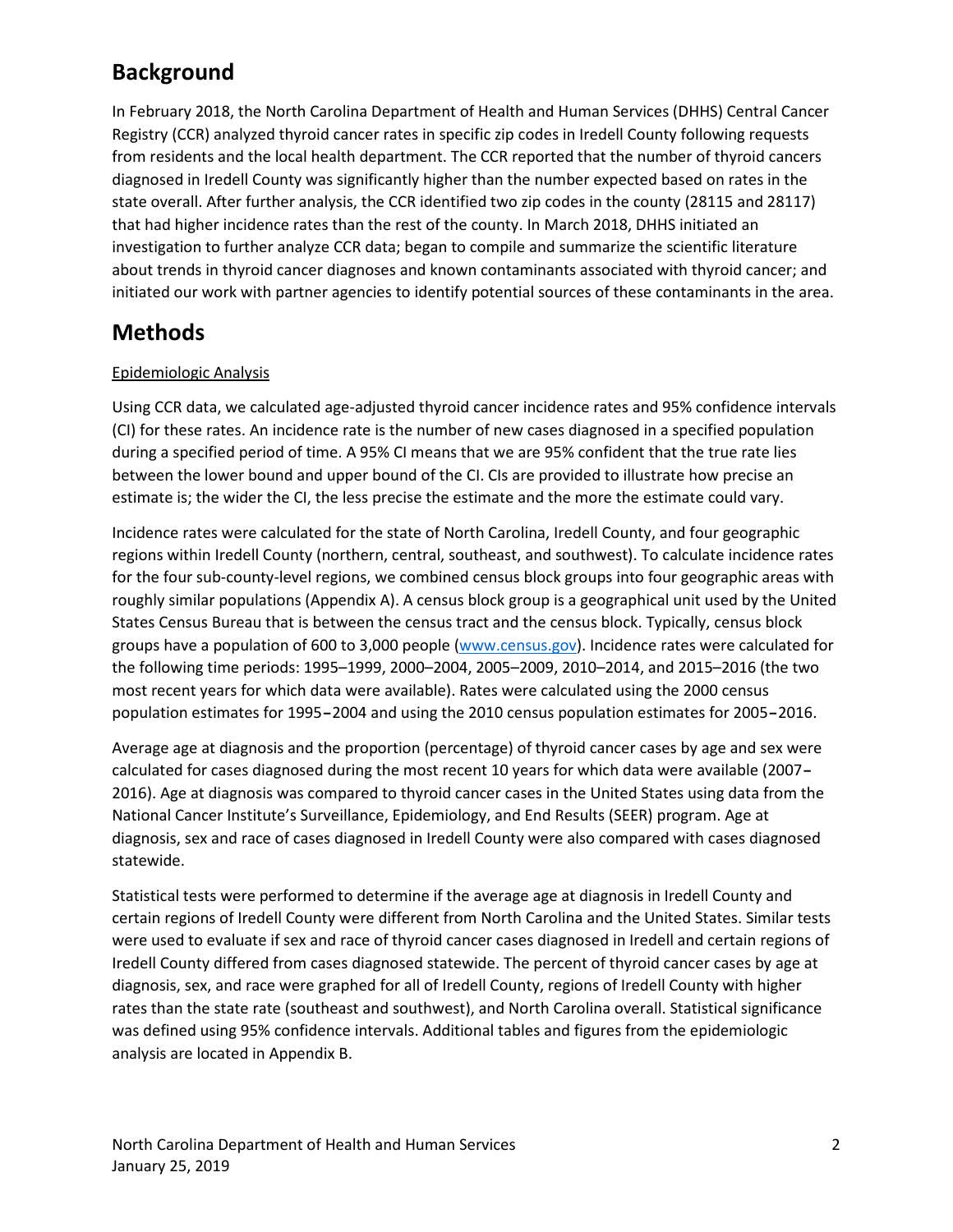We only included one type of thyroid cancer in these analyses (papillary thyroid cancer) since this type is not hereditary, accounted for 85% of diagnoses in North Carolina and 88% of diagnoses in Iredell County during 1995–2016, and has accounted for most of the increase in thyroid cancer diagnoses in recent decades.

#### Literature Review

We reviewed information from the scientific literature, the American Cancer Society, and the Environmental Protection Agency's Integrated Risk Information System (EPA IRIS), $1$  an open source database of chemical agents, to identify national and global trends, risk factors, and exposures potentially associated with thyroid cancer. Association in this context means that a link between exposure to the environmental contaminant and thyroid cancer was found in at least one study. However, finding an association does not confirm that the exposure caused or contributed to development of cancer. DHHS and the N.C. Department of Environmental Quality (DEQ) created a summary table of the chemical agents that have been associated with thyroid cancers in at least one human (epidemiologic) study. Additional information about the literature review can be found in Appendix C.

#### Assessment of Environmental Exposures

To assess potential community-level exposures to radiation in Iredell County, we reviewed the DHHS Radiation Protection Section's radionuclide monitoring data for the McGuire Nuclear Site, located on Lake Norman, from 1998–2017. The Radiation Protection Section monitors radionuclides (chemical elements that emit radiation), specifically radioactive iodine in cow's milk from one dairy farm located near the McGuire Nuclear Site and radioactive iodine and tritium in surface waters around Lake Norman and the McGuire Nuclear Site. We reviewed the data for any sample results that exceeded the Radiation Protection Services investigative action limits. These limits are based on the Environmental Protection Agency's (EPA) maximum contaminant levels for these radionuclides in different types of samples. For example, surface water investigative limits differ from cow's milk investigative limits.

DHHS is also working with the North Carolina Department of Environmental Quality (DEQ) to identify the limited data available regarding the presence of chemicals in Iredell County that have that have possible associations with thyroid cancer. This included a review of historical monitoring data from 38 community and non-transient non-community (NTNC) public water systems in two zip codes in southern Iredell County (28115 and 28117) to determine whether there were chronic, or long-term, exposures to any of these chemicals at concentrations above existing regulatory levels. Thirty-one of the 38 systems are community water systems that monitor for radionuclides. The remaining 7 systems are considered NTNC. An NTNC public water system is defined as one that regularly supplies water to at least 25 of the same people at least six months per year. Some examples are schools, factories, office buildings, and hospitals which have their own water systems. NTNC public water systems are not required to monitor for radionuclides; however, they do monitor for benzene, atrazine, hexachlorobenzene, nitrate and nitrite.

## **Results**

#### Epidemiologic Analysis

In North Carolina, the age-adjusted incidence rates of papillary thyroid cancer diagnoses increased from 1995 to 2016. The rate of thyroid cancer diagnoses in Iredell County had been similar to the state rate during 1995–2004 but was significantly higher than the state rate beginning in the 2005–2009 time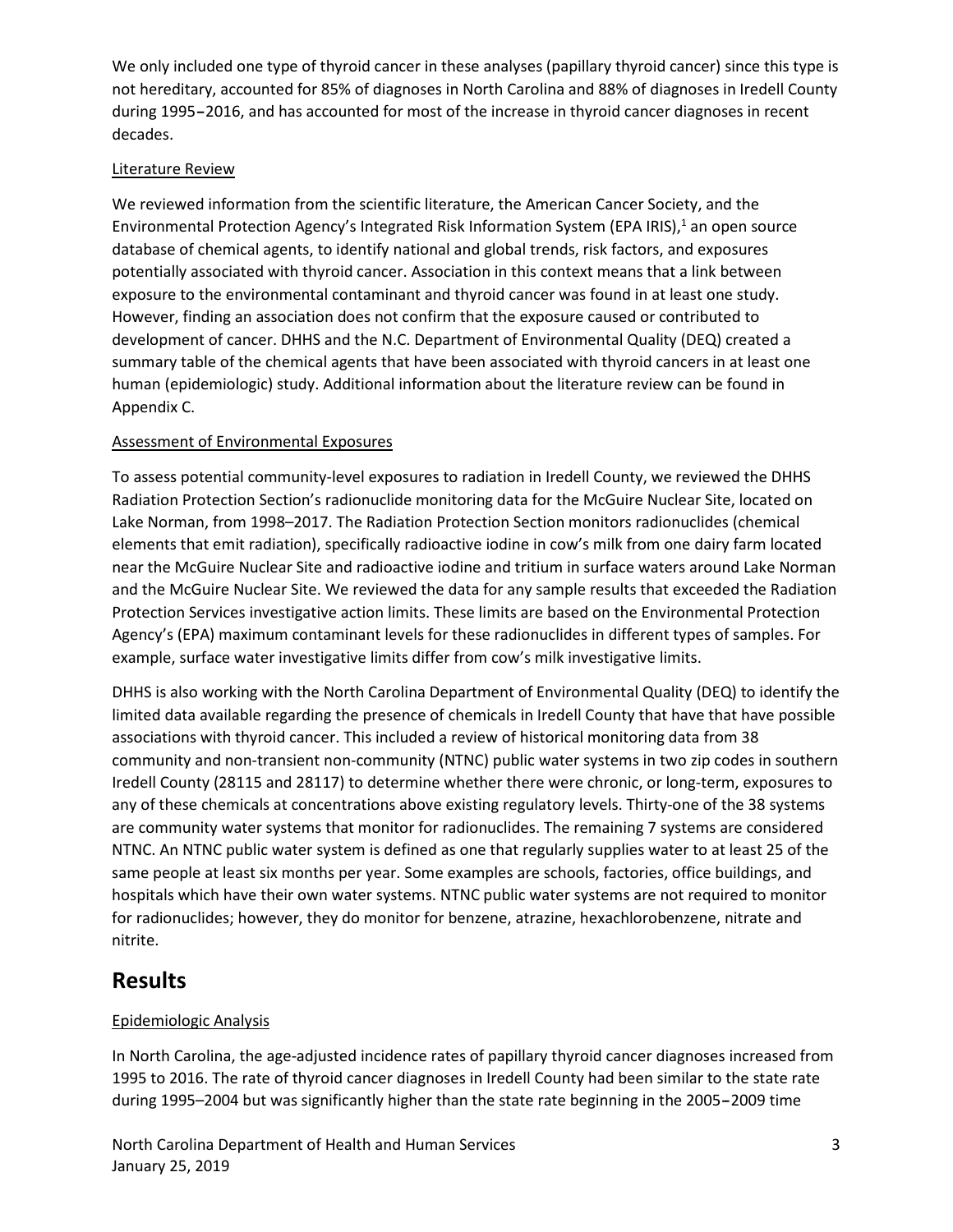period. Southeastern and southwestern Iredell had higher age-adjusted incidence rates than other parts of the county during this time period. In the most recent period for which data were available (2015– 2016), southwestern Iredell had the highest age-adjusted incidence rate at 34.6 cases per 100,000 persons, meaning that 34.6 new cases of thyroid cancer were diagnosed for every 100,000 persons in the southwest Iredell during this period (Figure 1).



During the most recent 5-year period for which data are available (2012–2016), the rate of papillary thyroid cancer diagnosis in North Carolina was 11.6 with a 95% confidence interval (CI) of 11.3 to 11.9 cases per 100,000 persons. The rate in Iredell County was 21.8 with a 95% CI of 18.7 to 25.2 cases per 100,000 persons. Eleven other counties in North Carolina had rates of papillary thyroid cancer diagnosis that were significantly higher than the North Carolina state rate during this time period: Brunswick, Cabarrus, Carteret, Catawba, Durham, New Hanover, Onslow, Pender, Randolph, Rowan, and Watauga.

Based on data available from CDC, the age-adjusted rate for all new thyroid cancer cases in other states ranged from 9.3–20.4 cases per 100,000 persons during a similar time period (2011–2015). The ageadjusted rate for all new thyroid cancer cases in North Carolina during this period was 12.6 cases per 100,000 with rates being higher than North Carolina's in 38 states and lower in 11. <sup>2</sup> Iredell County had a total thyroid cancer rate of 22.1 cases per 100,000 persons during this time period. Nationwide, 94 counties (3% of 3,142 total counties) had age-adjusted incidence rates greater than or equal to 23.0 cases per 100,000 persons during this time period, with the highest reporting a rate of 36.5 cases per 100,000 persons.2

The average age at thyroid cancer diagnosis in Iredell County was similar to the average age at diagnosis statewide and nationally except in southwestern Iredell where the average age at diagnosis was slightly higher (Table 1, Table 2, Figure 2, Figure 4). Southwestern Iredell also had a higher percentage of male thyroid cancer cases than the state overall (Table 1, Figure 5). Lastly, a higher percentage of thyroid cancer cases in Iredell County were among white residents compared to the state overall (Table 1,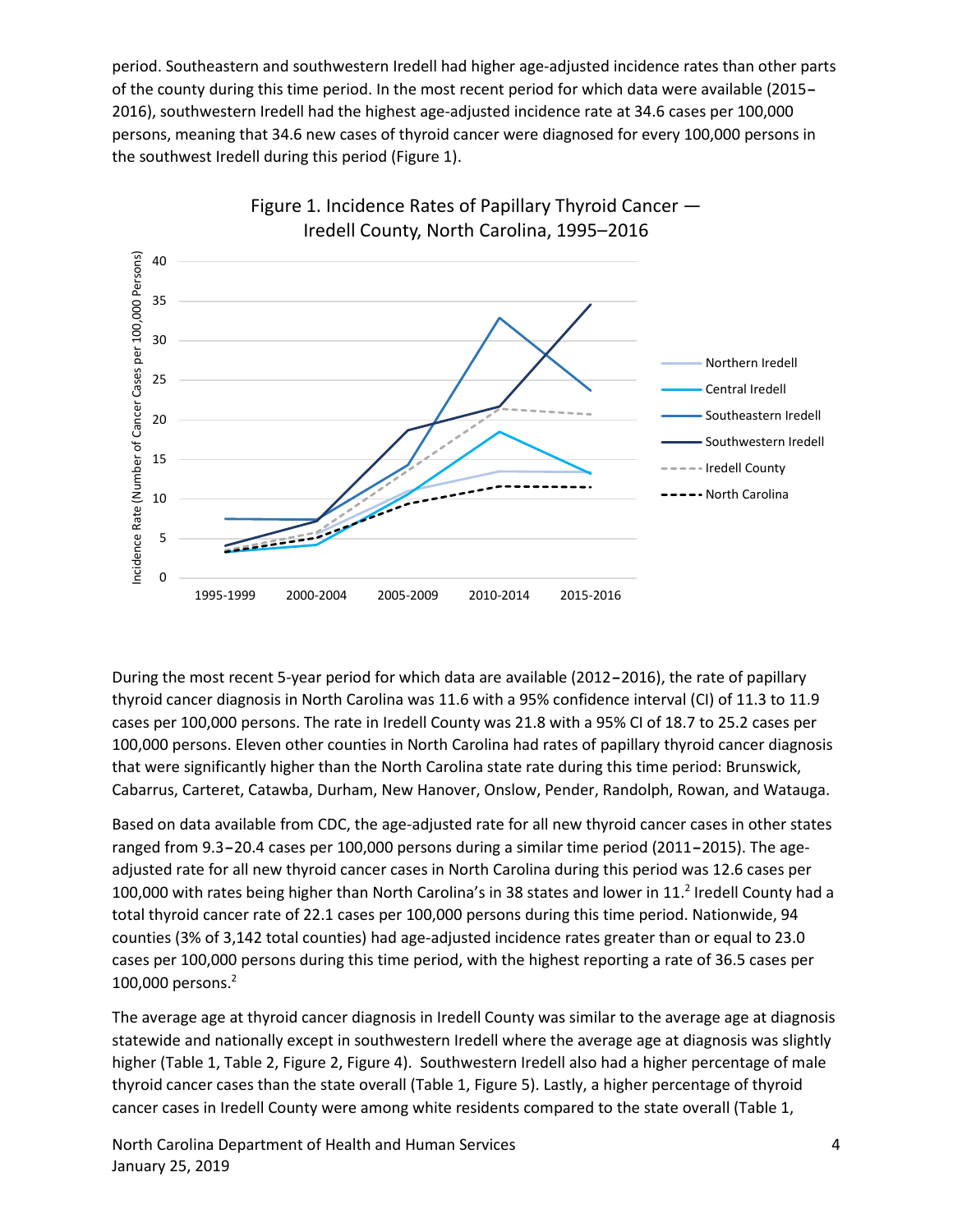Figure 6). However, it is important to note that, in 2016, 69% of residents in North Carolina were white, compared to 82% in Iredell County (www.census.gov). Additional epidemiologic data are presented in Appendix B.

|                         | Iredell   | Southeast | Southwest | North    | United                     |
|-------------------------|-----------|-----------|-----------|----------|----------------------------|
|                         | County    | Iredell   | Iredell   | Carolina | <b>States</b> <sup>a</sup> |
|                         | $n = 333$ | $n = 108$ | $n = 101$ | n=11,058 |                            |
| Age at diagnosis, years |           |           |           |          |                            |
| Average                 | 51.5      | 49.9      | 54.2      | 50.4     | 51                         |
| Sex, %                  |           |           |           |          |                            |
| Male                    | 24.6      | 21.3      | 33.7      | 24.0     |                            |
| Female                  | 75.4      | 78.7      | 66.3      | 76.0     |                            |
| Race, %                 |           |           |           |          |                            |
| White                   | 88.9      | 85.2      | 93.1      | 80.5     |                            |
| Other race              | 11.1      | 14.8      | 6.9       | 19.5     | –                          |

#### **Table 1. Characteristics of Papillary Thyroid Cancer Cases in North Carolina, 2007–2016**

Yellow shading indicates estimates that were considered different from North Carolina (statistically significant).

<sup>a</sup> Average age at diagnosis during 2011–2015. National estimates for sex and race were not available for comparison (–).

#### Literature Review

Thyroid cancer rates have been increasing statewide, nationally and globally over recent decades.<sup>3</sup> During 2011–2015, thyroid cancer was the  $13<sup>th</sup>$  most commonly diagnosed cancer in the United States and the 14<sup>th</sup> most commonly diagnosed cancer in North Carolina.<sup>4</sup> According to the American Cancer Society, some of this overall increase may be attributed to more frequent use of thyroid ultrasound during thyroid cancer screenings and higher detection rates. Ultrasound screening can detect smaller thyroid nodules than other technologies have been able to in the past. Recent international studies have suggested that some of these newly found, very small thyroid cancers (known as micro-papillary thyroid cancers) may not need immediate treatment, but instead can be safely observed. Ongoing clinical trials in the US are now looking to confirm the results of these international studies.<sup>5</sup>

The only known environmental cause of thyroid cancer is ionizing radiation,<sup>6,7</sup> including radiation of the head and neck, $8,9$  and exposure to radioactive iodine 129 and 131<sup>10</sup> and radium 226 and 228.<sup>11</sup>

No chemicals have been clearly linked to thyroid cancer. However, limited epidemiologic and toxicological studies have reported possible associations between environmental contaminants and thyroid cancer. The following agents have been associated with thyroid cancer in at least one epidemiologic study:

- Malathion
- Atrazine
- Solvents (used in shoe manufacturing facilities)
- Benzene
- Formaldehyde
- Polybrominated diphenyl ethers (PBDE)
- Tris [2-chloroethyl] phosphate (TCEP)
- **Nitrates**

North Carolina Department of Health and Human Services 5 January 25, 2019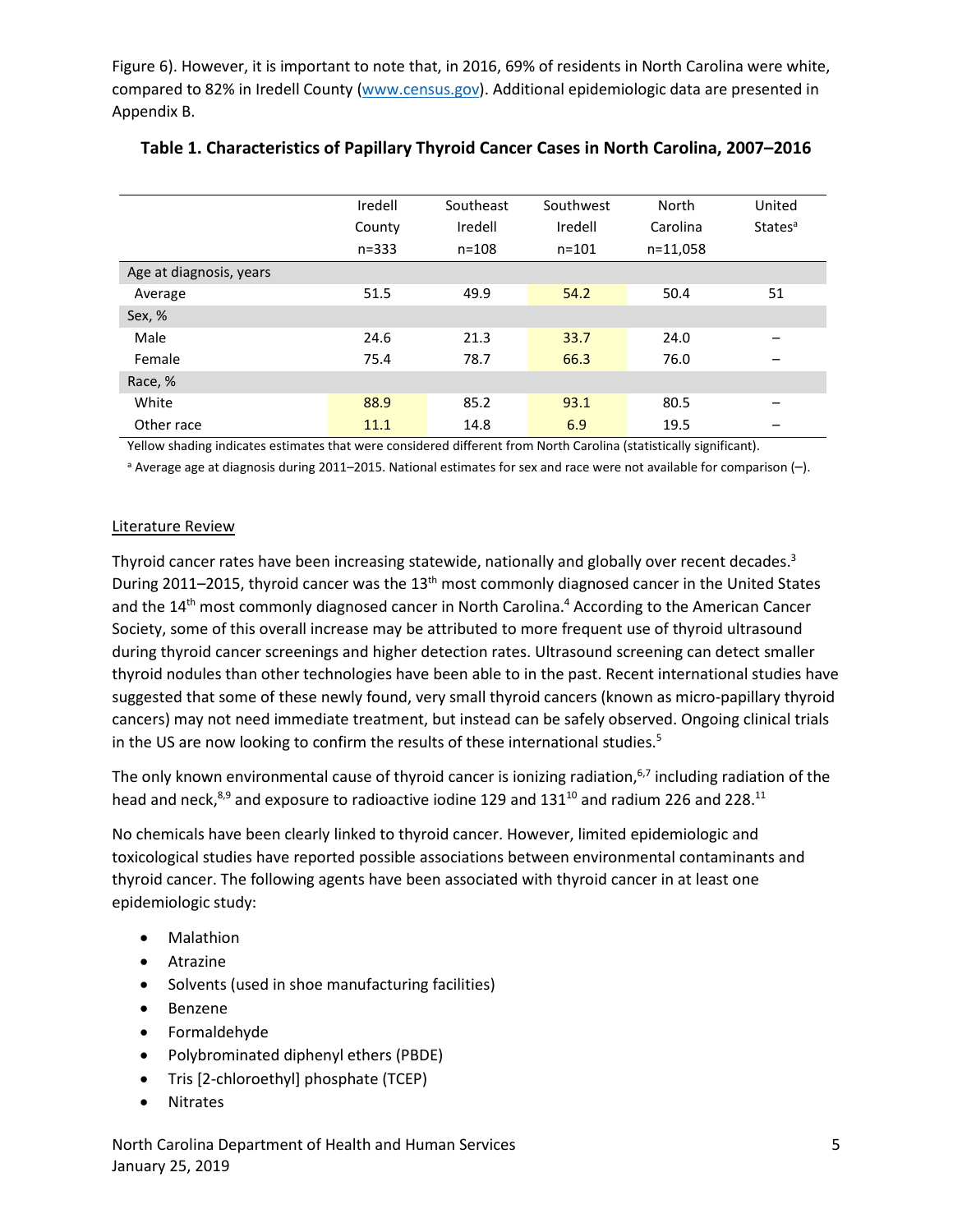- Biocides
- 2,3,7,8-Tetrachlorodibenzo-p-dioxin (TCDD)

A summary of the literature review (including a table of the measures of association used) and a list of citations are provided in Appendix C.

During this investigation, DHHS has heard concerns from the community about the possible contribution of other chemicals to rates of thyroid cancer, particularly those related to coal ash. In response to these concerns, DHHS examined the literature for possible links between coal ash and thyroid cancer. Although coal ash can contain radionuclides, there are no published studies to support an association between coal ash exposure and thyroid cancer.

#### Assessment of Environmental Exposures

During 1998–2017, there were no radionuclide samples (radioactive iodine in surface water and cow's milk and tritium in surface waters) that measured greater than the investigative action limits around the McGuire Nuclear Site. Furthermore, the DHHS Radiation Protection Section reported that no radionuclides have been detected in surface waters, air, and cow's milk beyond investigational limits from the McGuire Nuclear Site during the past 40 years. Historical data may be obtained by visiting the Environmental Surveillance Program's webpage at: http://ncradiation.net/nfers/nfers.htm.

Several of the chemicals identified through the literature review as having been associated with thyroid cancer in at least one epidemiologic study are monitored by DEQ in public water systems. These include atrazine, benzene, nitrate, radium-226, radium-228, and 2,3,7,8-tetrachlorodibenzo-p-dioxin. Data for 2,3,7,8-tetrachlorodibenzo-p-dioxin were only available for 4 of the 31 community water systems in the 28115 and 28117 zip codes due to rules that allow monitoring waivers. Monitoring data from the 38 public water systems (31 community water and 7 non-transient non-community (NTNC) public water systems) in the 28115 and 28117 zip codes identified only one system with an exceedance of a federal maximum contaminant level (MCL) for these chemicals; this system exceeded the MCL for the combination of radium-226 and radium-228 in 1 out of 12 samples during 2005 to 2017. Two of the 31 community public water systems exceeded the MCL for uranium; one site exceeded the MCL in 21 out of 69 samples during 2000 to 2018 and the other exceeded the MCL in 9 out of 32 samples during 2003 to 2018. Uranium has not been linked to thyroid cancer in epidemiologic studies. However, a radioactive daughter product of uranium is radium.12

It is important to note that only a comprehensive research study can determine if any environmental exposures are associated with thyroid cancer diagnosis rates in Iredell County.

## **Conclusions**

This report describes increasing rates of thyroid cancer diagnosis in Iredell County. Rates of thyroid cancer diagnosis in Iredell County have been significantly higher than the overall state rate since the 2005–2009 time period, particularly in the southeastern and southwestern regions. Few differences were seen in age, sex and race of people diagnosed with thyroid cancer in Iredell County compared to people diagnosed elsewhere in the state or country.

Radiation is the only established environmental risk factor associated with thyroid cancer. Although no chemical exposures have been definitively linked to thyroid cancer, there is an emerging body of research on environmental contaminants including flame retardants, benzene, nitrates and certain pesticides that may be associated with thyroid cancer risk based on limited data. A review of available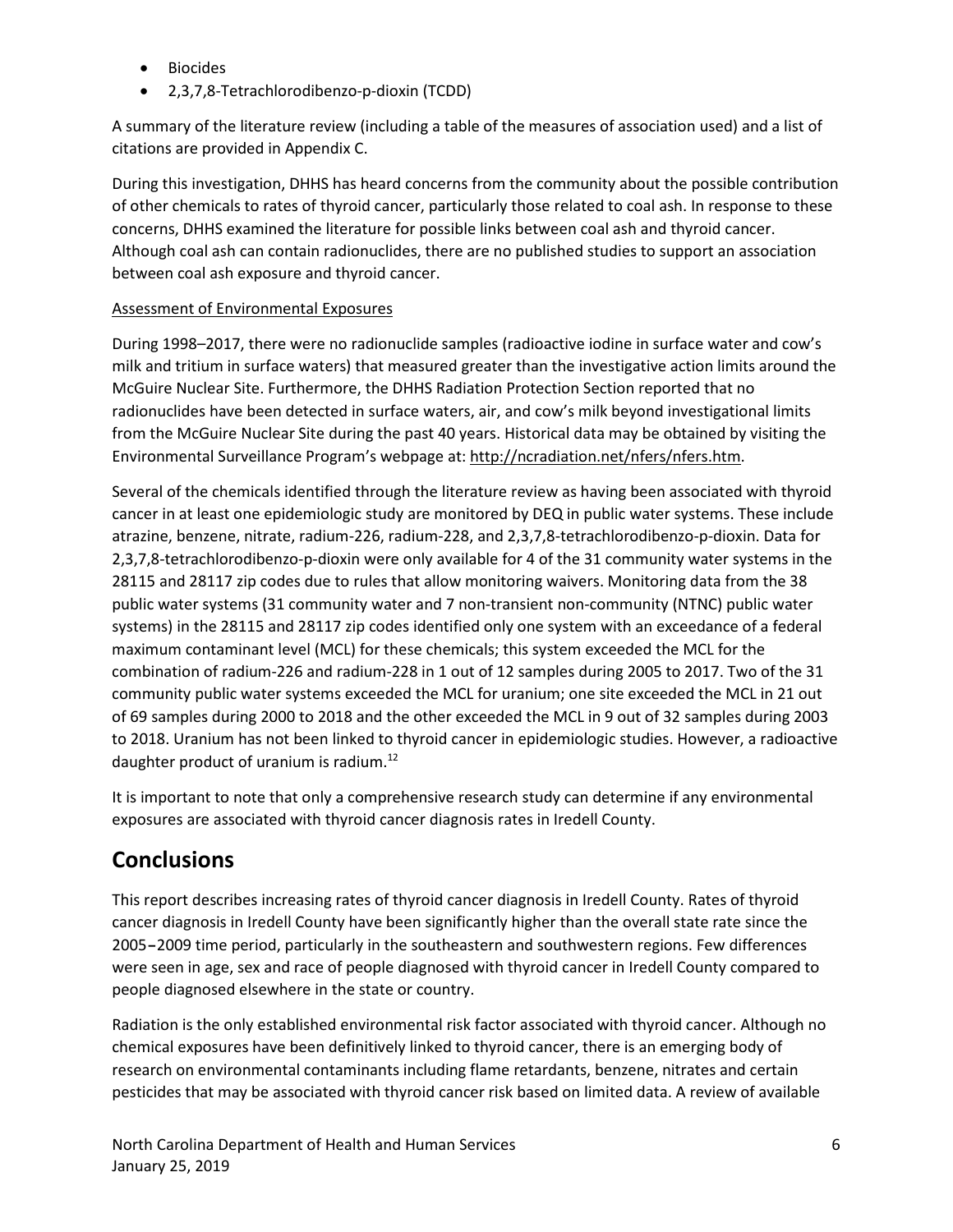radiation monitoring data and data from public water systems in southern Iredell County identified no radiation releases and very few community-level exposures to concentrations in excess of the relevant regulatory limit or above the level to trigger investigational action for substances potentially associated with thyroid cancer. However, only a comprehensive research study can provide information about whether exposure to these or other factors might be associated with rates of thyroid cancer diagnosis in Iredell County.

Having a higher than expected rate of thyroid cancer diagnoses does not necessarily mean that people living in the community now are at a higher risk of developing cancer. This also does not mean that there will be a common cause identified, such as something in the environment. A greater-thanexpected number of cancer cases can occur within a given population without an identifiable cause and might be due to factors such as changes in the population, changes in medical care or screening, or a chance occurrence. Thyroid cancer can be attributed to many recognized and unrecognized risk factors including: a family history of thyroid cancer, certain genetic diseases, a diet low in iodine, history of benign breast disease, obesity, exposure to ionizing radiation (e.g., from medical tests or treatment), and older age at first menstruation.<sup>5</sup> These factors were not accounted for in this investigation and can contribute to geographic variation in the occurrence of thyroid cancer.

There are several other limitations to consider when interpreting the information in this report. Most importantly, this is not a research study. The CCR does not collect detailed information about potential environmental exposures; therefore, no conclusions can be drawn from this report about the association between any environmental contaminant and thyroid cancer. In addition, CCR data are based on the address where the patient lived at the time of diagnosis. The CCR does not collect or track patients' historical residential addresses or occupations. Many years can pass between exposure to a cancer-causing substance and diagnosis with cancer, making it difficult to determine whether residence in the area of investigation is associated with an excess of cancers.

Historically, few investigations of increased cancer rates in a local area have resulted in identification of a specific environmental cause. In a recent review of over 400 cancer cluster investigations in the United States, only three investigations identified a link to an environmental risk factor and only one of these identified a risk factor that was considered a cause of the cancer cluster.<sup>13</sup> Similarly, the CDC reports that, even after thorough investigation of a potential cancer cluster, typically no cause is identified.<sup>14</sup>

DHHS is committed to working with local, state, and university partners to facilitate further investigation. DHHS is also sharing this information with researchers who can use it to conduct studies that can help us better understand the causes of thyroid cancer in North Carolina communities. Moving forward, DHHS will continue to assess geographic variations in the occurrence of thyroid cancer throughout the state and is developing plans to specifically examine other regions of North Carolina with elevated rates of thyroid cancer compared to the state and national rates.

# **Where Can I Learn More?**

For more information about the North Carolina Central Cancer Registry, visit https://schs.dph.ncdhhs.gov/units/ccr/. For more information on thyroid cancer visit https://www.cancer.org/cancer/thyroid-cancer.html

For frequently asked questions on thyroid cancer in Iredell County, visit (https://www.co.iredell.nc.us/DocumentCenter/View/11592/Thyroid-FAQ).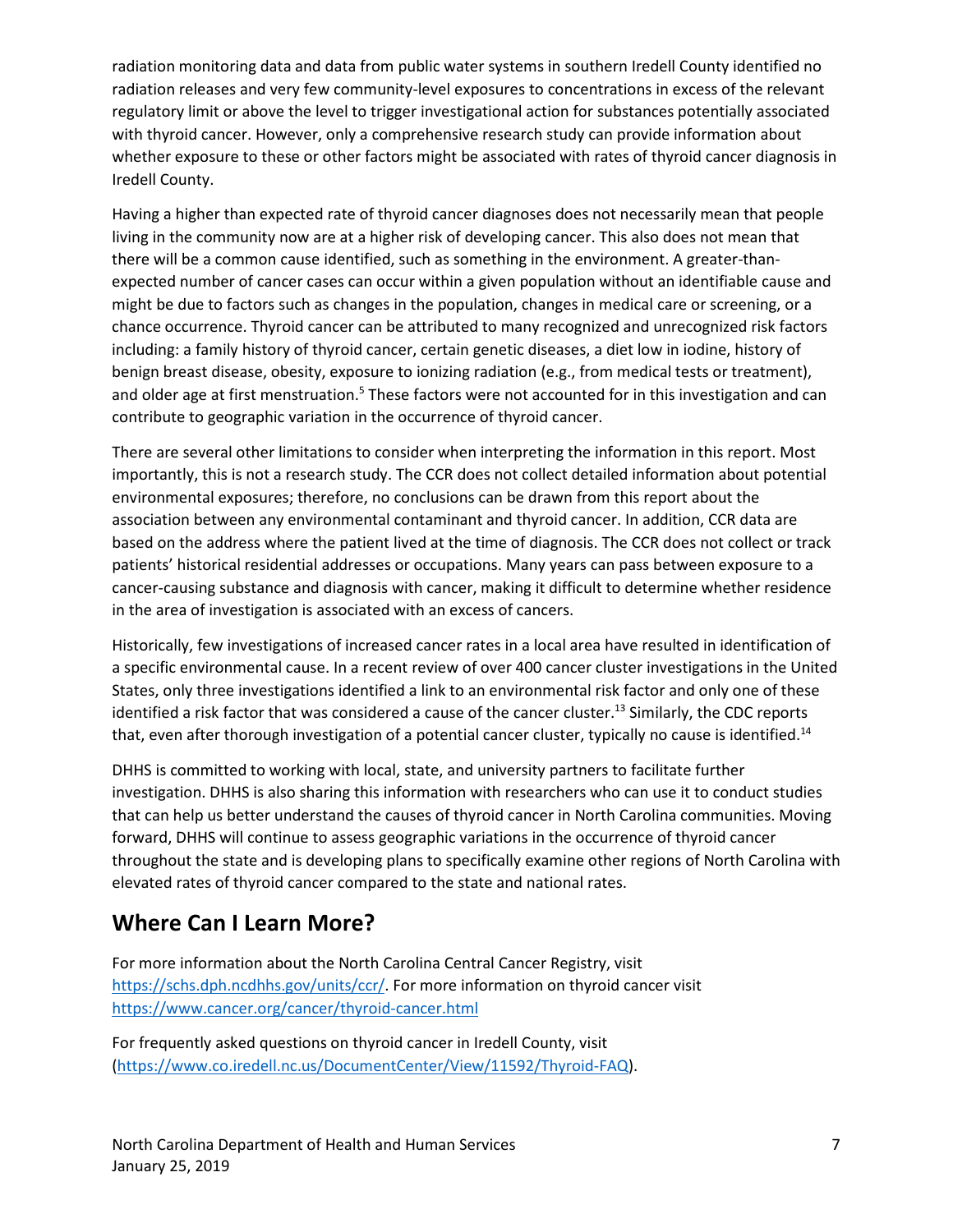# **Who Can I Contact if I Have Questions?**

For questions about your health, we recommend that you contact your healthcare provider.

For questions about this report, please contact the Occupational and Environmental Epidemiology Branch at (919) 707-5900.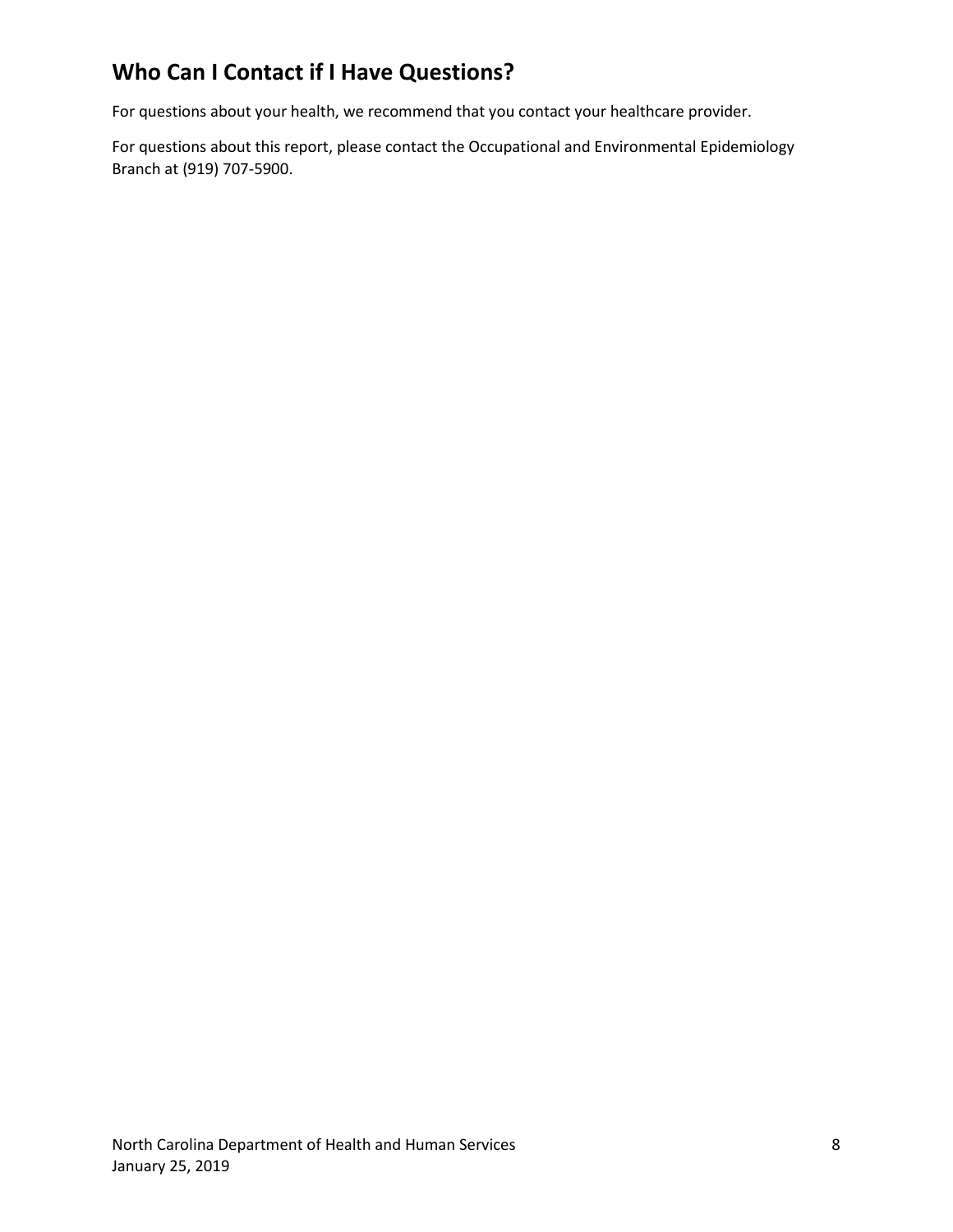## **References**

- 1. United States Environmental Protection Agency. Integrated Risk Information System. https://www.epa.gov/iris.
- 2. U.S. Cancer Statistics Working Group. U.S. Cancer Statistics Data Visualizations Tool, based on November 2017 submission data (1999–2015): U.S. Department of Health and Human Services, Centers for Disease Control and Prevention and National Cancer Institute. www.cdc.gov/cancer/dataviz. Published June 2018.
- 3. Vaccarella S, Franceschi S, Bray F, Wild CP, Plummer M, Dal Maso L. Worldwide Thyroid-Cancer Epidemic? The Increasing Impact of Overdiagnosis. *New England Journal of Medicine*. 2016;375(7):614-617. doi:10.1056/NEJMp1604412
- 4. State Cancer Profiles: U.S Department of Health and Human Services, Centers for Disease Control and Prevention and National Cancer Institute. https://www.statecancerprofiles.cancer.gov/quickprofiles/index.php?statename=northcarolina.
- 5. American Cancer Society. Thyroid Cancer. https://www.cancer.org/cancer/thyroid-cancer. Published April 15, 2016.
- 6. Albi E, Cataldi S, Lazzarini A, et al. Radiation and Thyroid Cancer. *International Journal of Molecular Sciences*. 2017;18(5):911. doi:10.3390/ijms18050911
- 7. Demoury C, De Smedt T, De Schutter H, et al. Thyroid Cancer Incidence around the Belgian Nuclear Sites, 2000–2014. *International Journal of Environmental Research and Public Health*. 2017;14(9):988. doi:10.3390/ijerph14090988
- 8. Sinnott B, Ron E, Schneider AB. Exposing the Thyroid to Radiation: A Review of Its Current Extent, Risks, and Implications. *Endocrine Reviews*. 2010;31(5):756-773. doi:10.1210/er.2010-0003
- 9. Winship T, Rosvoll R, et. al. Cancer of the thyroid in children. In: Proceedings of the National Cancer Conference. Vol 6.; 1970:677-681.
- 10. Robbins J, Schneider AB. Thyroid cancer following exposure to radioactive iodine. *Rev Endocr Metab Disord*. 2000;1(3):197-203.
- 11. Simon SL, Ibrahim SA, Barden AO, VanMiddlesworth L. Radium-226 Accumulation in the Human Thyroid Gland. https://inis.iaea.org/collection/NCLCollectionStore/\_Public/43/004/43004055.pdf.
- 12. Banning A, Benfer M. Drinking Water Uranium and Potential Health Effects in the German Federal State of Bavaria. *International Journal of Environmental Research and Public Health*. 2017;14(8):927. doi:10.3390/ijerph14080927
- 13. Goodman M, Naiman JS, Goodman D, LaKind JS. Cancer clusters in the USA: What do the last twenty years of state and federal investigations tell us? *Critical Reviews in Toxicology*. 2012;42(6):474-490. doi:10.3109/10408444.2012.675315
- 14. National Center for Environmental Health, CDC, Atlanta, Georgia. Investigating suspected cancer clusters and responding to community concerns: guidelines from CDC and the Council of State and Territorial Epidemiologists. *MMWR Recomm Rep*. 2013;62(RR-08):1-24.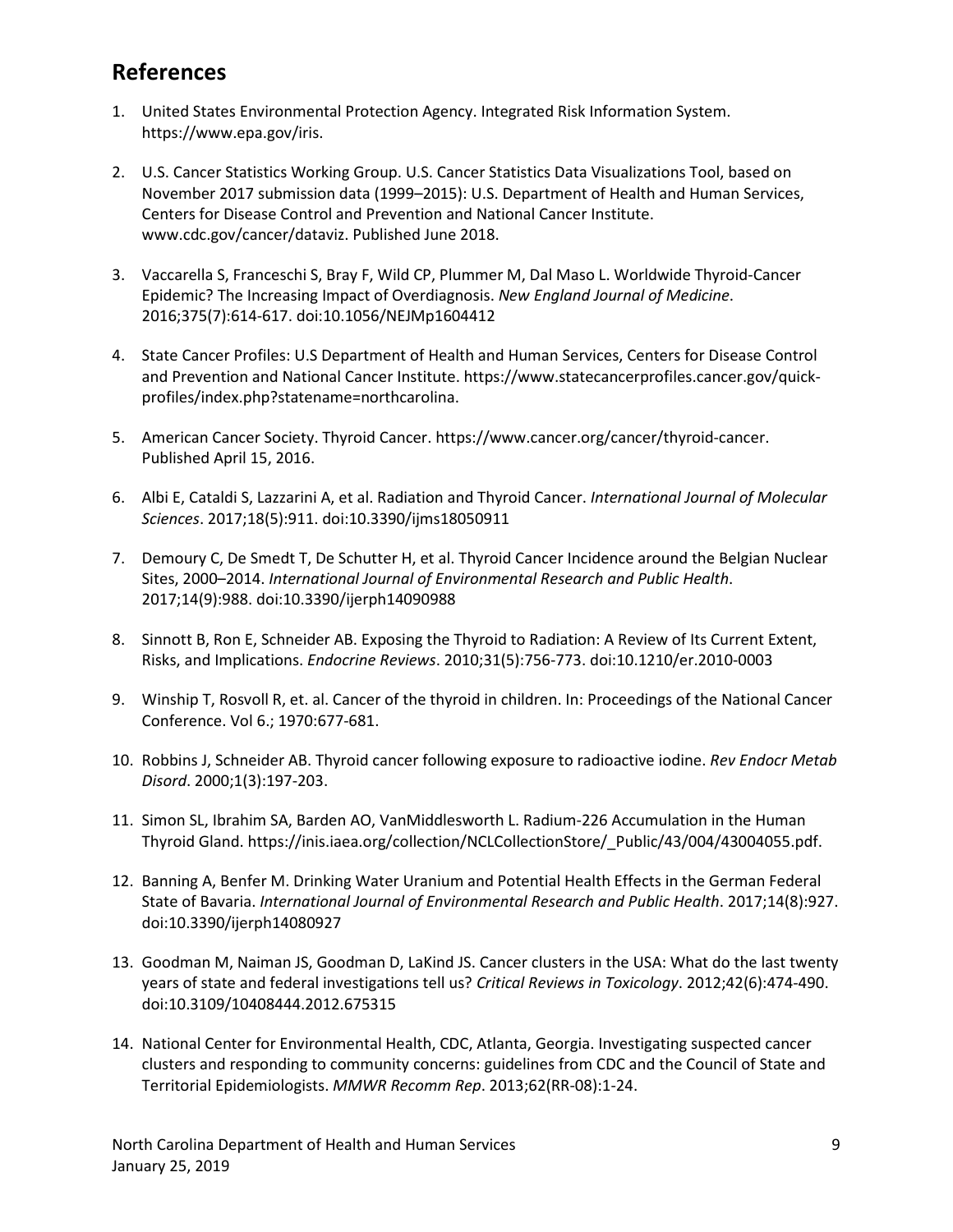



# Appendix A: Regions of Iredell County Using 2000 and 2010 Census **Appendix A: Regions of Iredell County Using 2000 and 2010 Census**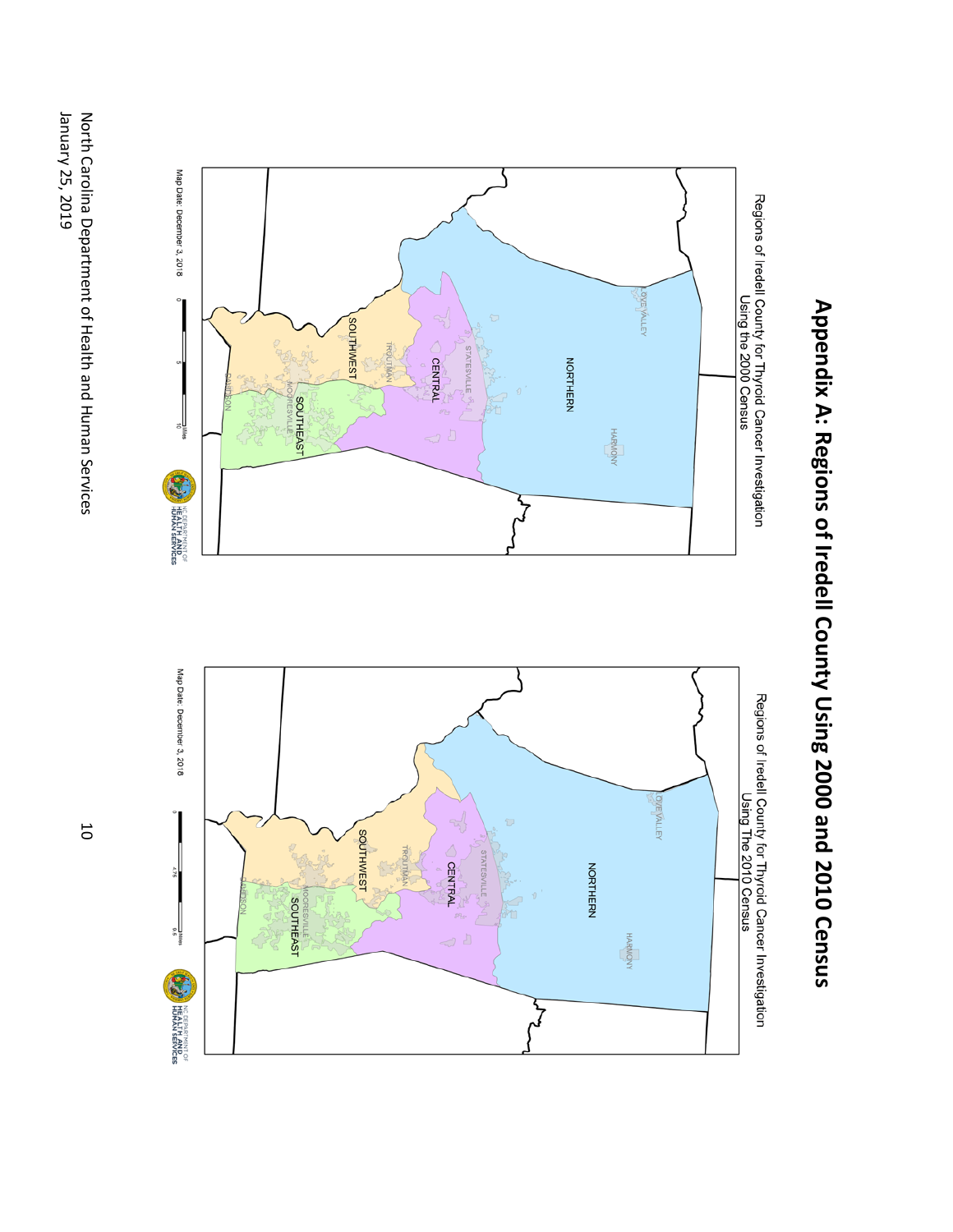## **Appendix B: Additional Epidemiologic Data**



Figure 2. Percent of Papillary Thyroid Cancer Cases by Age Group — Iredell County, North Carolina, 2007–2016

Figure 3. Percent of Papillary Thyroid Cancer Cases by Age Group — Southeastern Iredell, North Carolina, 2007–2016

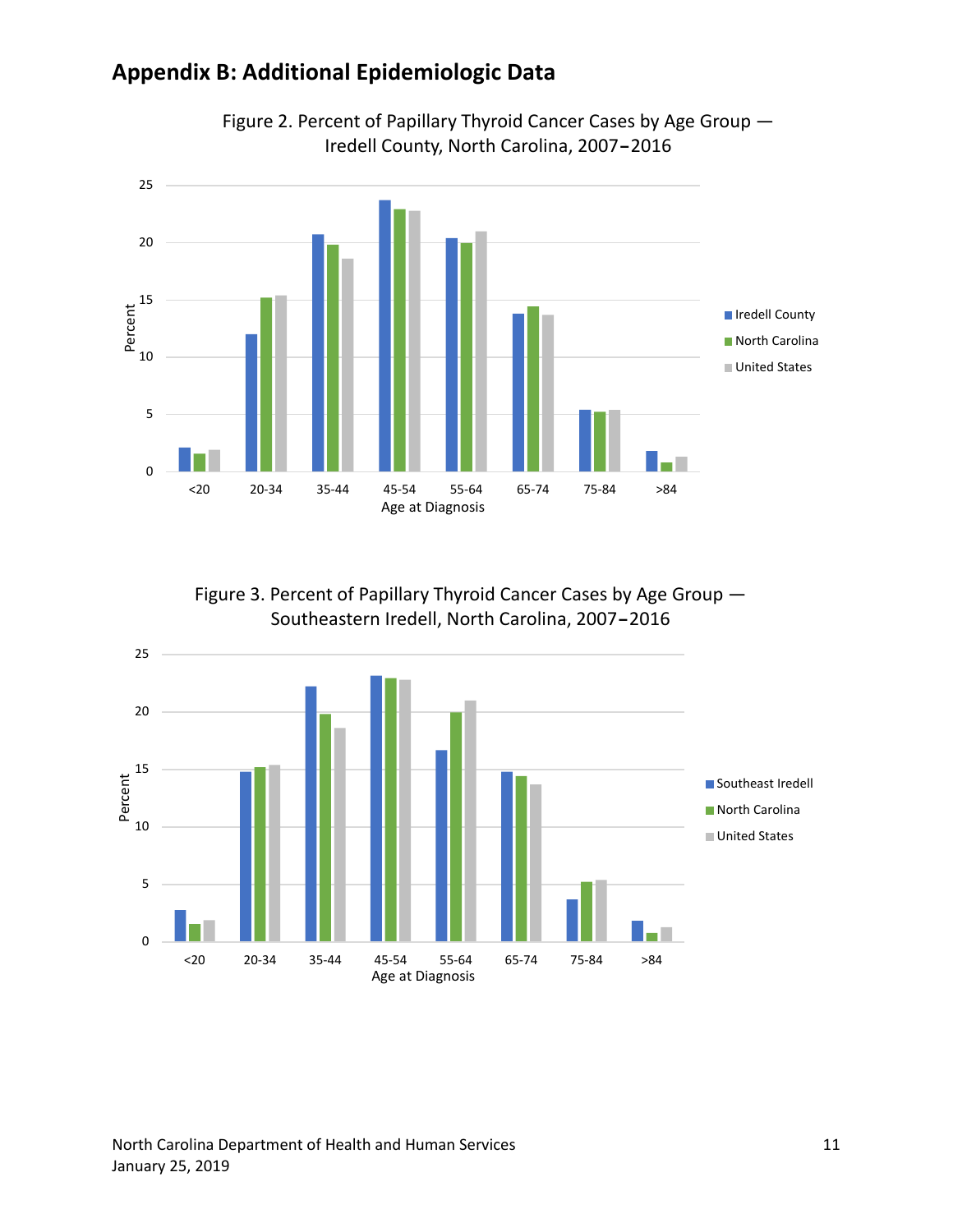

Figure 4. Percent of Papillary Thyroid Cancer Cases by Age Group — Southwestern Iredell, North Carolina, 2007–2016

Figure 5. Percent of Papillary Thyroid Cancer Cases by Sex — Iredell County, North Carolina, 2007–2016

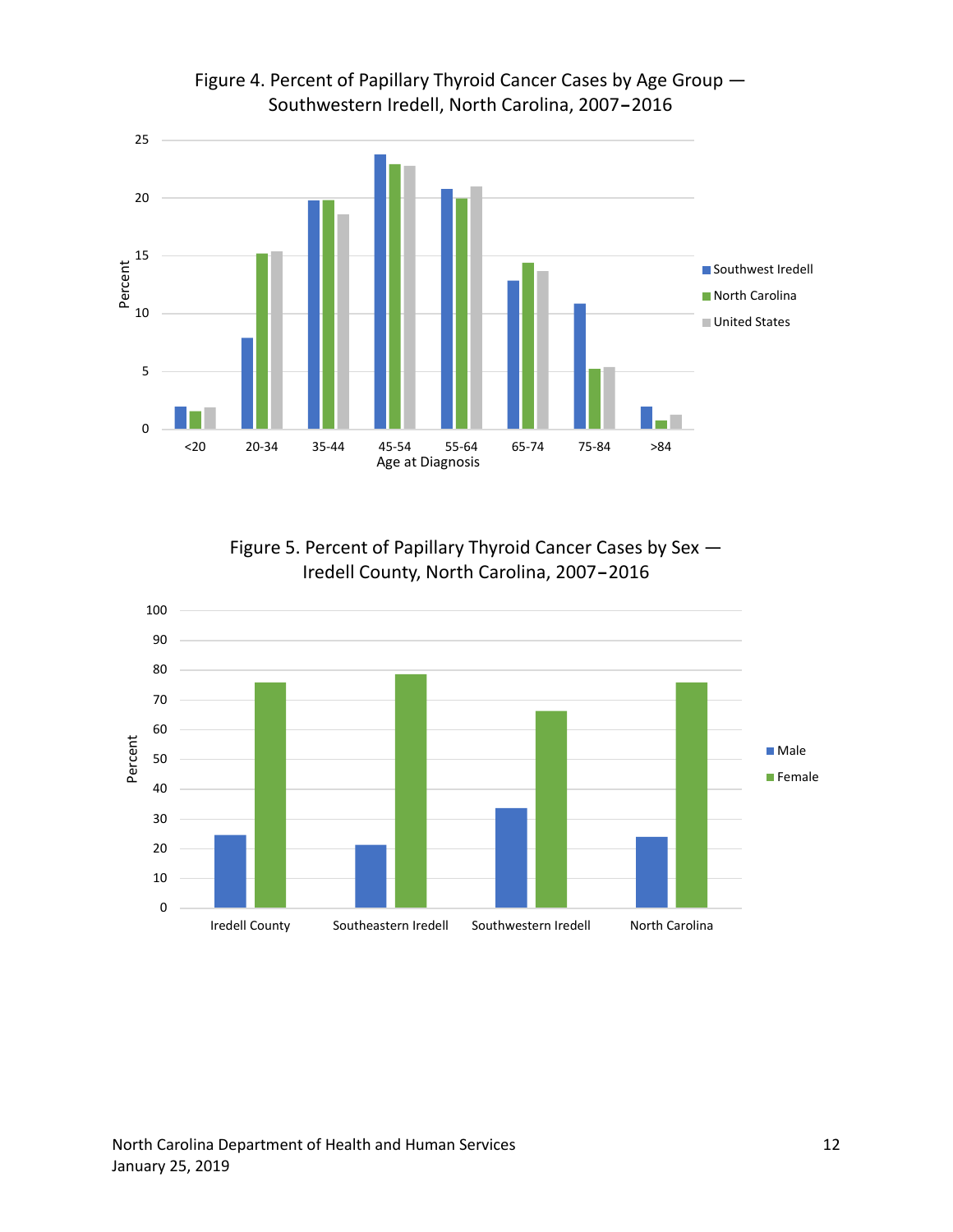

## Figure 6. Percent of Papillary Thyroid Cancer Cases by Race — Iredell County, North Carolina, 2007–2016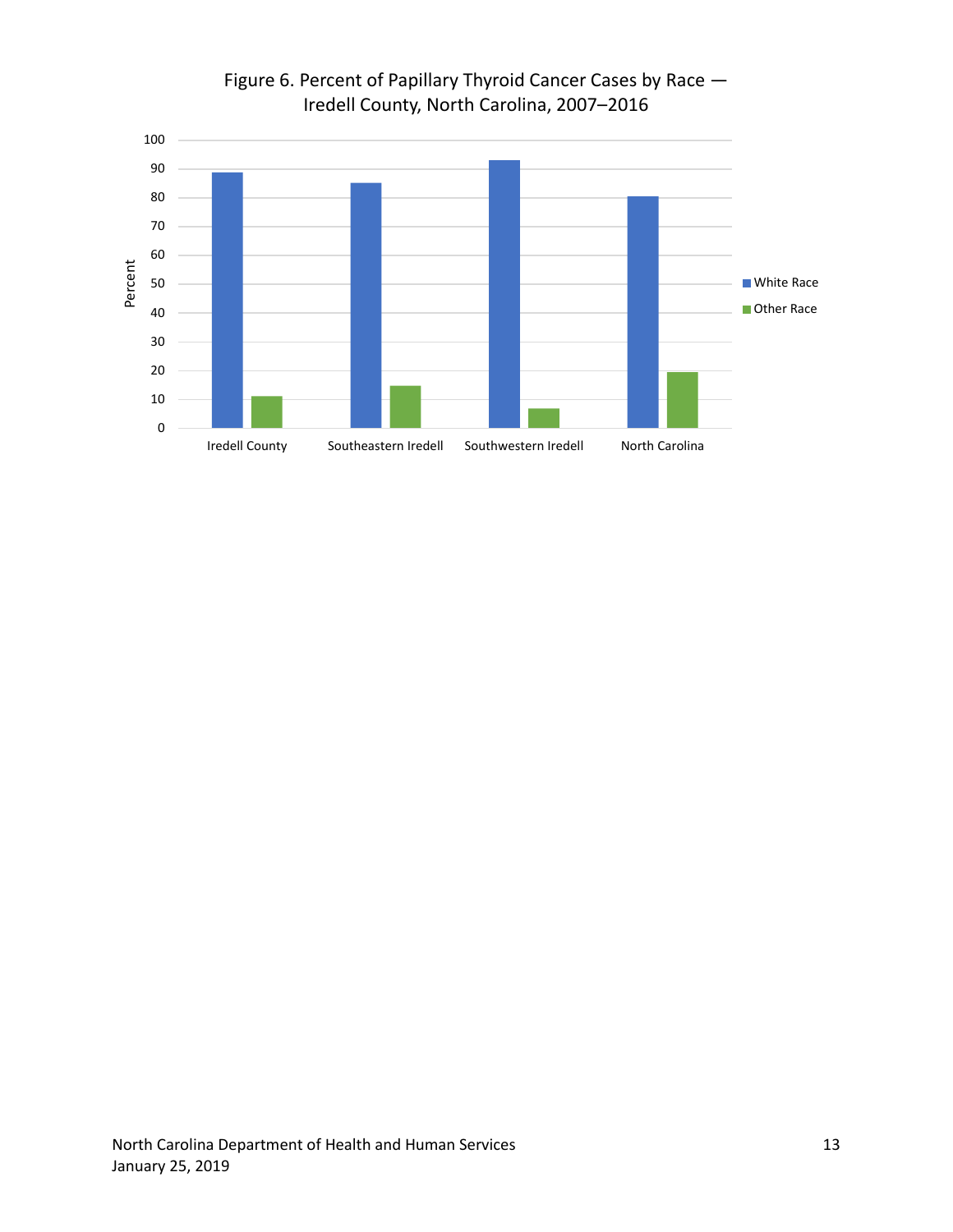|                        | <b>Thyroid Cancer</b> | Population             | Age-Adjusted   | 95% Confidence Interval     |  |
|------------------------|-----------------------|------------------------|----------------|-----------------------------|--|
|                        | Cases                 | Estimate               | Incidence Rate | (Lower, Upper) <sup>a</sup> |  |
|                        |                       | 1995-1999 <sup>b</sup> |                |                             |  |
| Northern Iredell       | —                     | 175,000                | —              |                             |  |
| Central Iredell        | 6                     | 190,155                | 3.3            | (1.2, 7.0)                  |  |
| Southeastern Iredell   | 9                     | 124,190                | 7.5            | (3.4, 14.3)                 |  |
| Southwestern Iredell   | 5                     | 123,955                | 4.1            | (1.3, 10.0)                 |  |
| <b>Iredell County</b>  | 21                    | 613,300                | 3.5            | (2.1, 5.3)                  |  |
| North Carolina         | 1,353                 | 40,393,205             | 3.3            | (3.1, 3.5)                  |  |
|                        |                       | 2000-2004 <sup>b</sup> |                |                             |  |
| Northern Iredell       | 10                    | 175,000                | 5.6            | (2.7, 10.5)                 |  |
| Central Iredell        | 8                     | 190,155                | 4.2            | (1.8, 8.2)                  |  |
| Southeastern Iredell   | 9                     | 124,190                | 7.4            | (3.4, 14.1)                 |  |
| Southwestern Iredell   | 10                    | 123,955                | 7.2            | (3.4, 13.7)                 |  |
| Iredell County         | 37                    | 613,300                | 5.8            | (4.1, 8.0)                  |  |
| North Carolina         | 2,094                 | 40,393,205             | 5.1            | (4.9, 5.4)                  |  |
|                        |                       | 2005-2009c             |                |                             |  |
| Northern Iredell       | 23                    | 197,880                | 11.0           | (6.9, 16.7)                 |  |
| Central Iredell        | 23                    | 200,290                | 10.6           | (6.6, 16.1)                 |  |
| Southeastern Iredell   | 30                    | 202,965                | 14.3           | (9.7, 20.5)                 |  |
| Southwestern Iredell   | 36                    | 196,050                | 18.7           | (12.8, 26.4)                |  |
| Iredell County         | 112                   | 797,185                | 13.6           | (11.2, 16.4)                |  |
| North Carolina         | 4,622                 | 47,677,415             | 9.4            | (9.1, 9.7)                  |  |
| 2010-2014c             |                       |                        |                |                             |  |
| Northern Iredell       | 27                    | 197,880                | 13.5           | (8.8, 19.8)                 |  |
| Central Iredell        | 39                    | 200,290                | 18.5           | (13, 25.4)                  |  |
| Southeastern Iredell   | 65                    | 202,965                | 32.9           | (25.3, 42.0)                |  |
| Southwestern Iredell   | 49                    | 196,050                | 21.7           | (15.8, 29.1)                |  |
| <b>Iredell County</b>  | 180                   | 797,185                | 21.4           | (18.3, 24.8)                |  |
| North Carolina         | 5,749                 | 47,677,415             | 11.6           | (11.3, 11.9)                |  |
| 2015-2016 <sup>c</sup> |                       |                        |                |                             |  |
| Northern Iredell       | 12                    | 79,152                 | 13.4           | (6.8, 24.0)                 |  |
| Central Iredell        | 11                    | 80,116                 | 13.2           | (6.5, 23.9)                 |  |
| Southeastern Iredell   | 19                    | 81,186                 | 23.7           | (14.2, 37.1)                |  |
| Southwestern Iredell   | 27                    | 78,420                 | 34.6           | (22.2, 51.5)                |  |
| <b>Iredell County</b>  | 69                    | 318,874                | 20.7           | (16.1, 26.3)                |  |
| North Carolina         | 2,262                 | 19,070,966             | 11.5           | (11.0, 11.9)                |  |

#### **Table 3: Papillary Thyroid Cancer Incidence Rates by Region within Iredell County, 1995**–**2016**

Data for number of cases less than 5 are suppressed (–)

a 95% confidence interval (CI) means that we are 95% confident that the true rate lies between the lower bound and upper bound of the CI. CIs are provided to illustrate how precise an estimate is; the wider the CI, the less precise the estimate and the more the estimate could vary.

<sup>b</sup> Rates are calculated using the 2000 census population estimates

<sup>c</sup> Rates are calculated using the 2010 census population estimates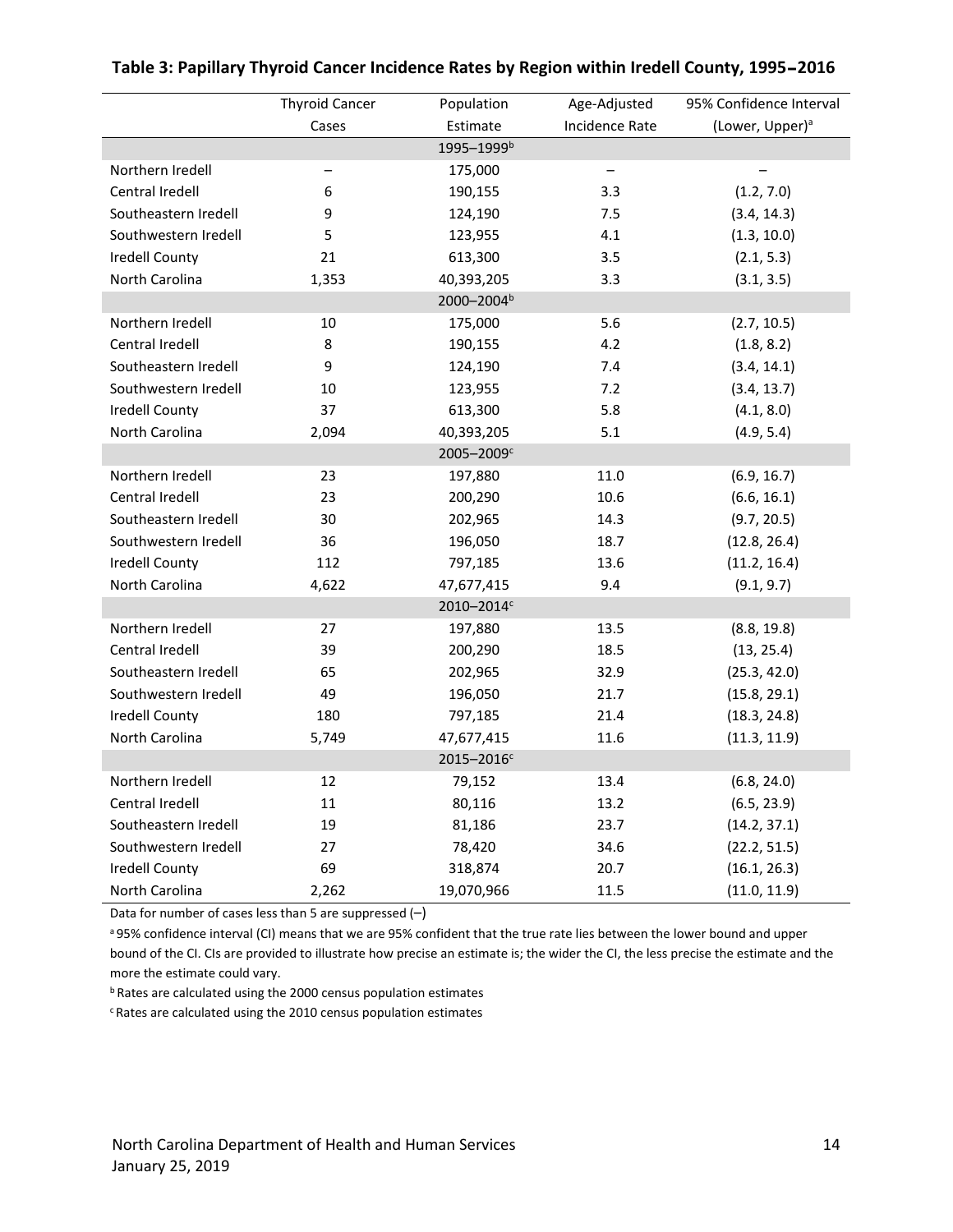|                     | Iredell   | Southeast                | Southwest                | North    | United        |
|---------------------|-----------|--------------------------|--------------------------|----------|---------------|
|                     | County    | Iredell                  | Iredell                  | Carolina | <b>States</b> |
|                     | $n = 333$ | $n = 108$                | $n = 101$                | n=11,058 |               |
| Age at diagnosis, % |           |                          |                          |          |               |
| $20$                | 2.1       | -                        | $\overline{\phantom{m}}$ | 1.6      | 1.9           |
| $20 - 34$           | 12.0      | 14.8                     | 7.9                      | 15.2     | 15.4          |
| 35-44               | 20.7      | 22.2                     | 19.8                     | 19.8     | 18.6          |
| 45-54               | 23.7      | 23.2                     | 23.8                     | 22.9     | 22.8          |
| 55-64               | 20.4      | 16.7                     | 20.8                     | 20.0     | 21.0          |
| 65-74               | 13.8      | 14.8                     | 12.9                     | 14.4     | 13.7          |
| 75-84               | 5.4       | $\overline{\phantom{m}}$ | 10.9                     | 5.2      | 5.4           |
| >84                 | 1.8       |                          |                          | 0.8      | 1.3           |

#### **Table 4. Age at Diagnosis of Papillary Thyroid Cancer Cases in North Carolina, 2007–2016**

Data for counts less than 5 are suppressed (–)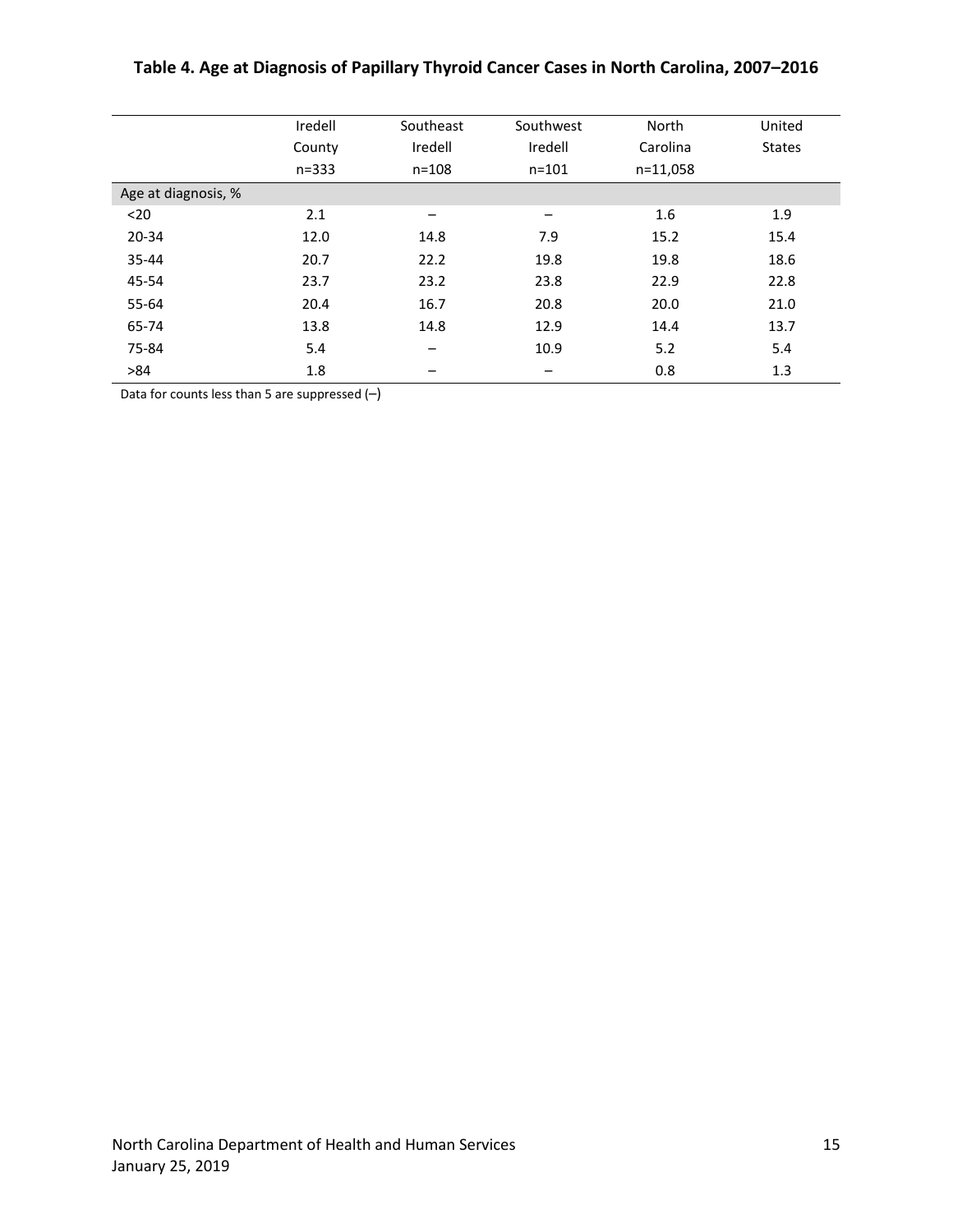# **Appendix C: Literature Review**

A PubMed search was performed to identify factors associated with thyroid cancer, including environmental exposures. In addition, a search of the Environmental Protection Agency's Integrated Risk Information System  $\left(\frac{IR}{S}\right)^1$  database was conducted to identify chemicals potentially associated with endocrine cancers. Chemicals identified in the initial IRIS search were cross-reference with PubMed to determine if any studies documented a link between exposure to these chemicals and higher rates of thyroid cancers in humans. The American Cancer Society website on thyroid cancer was searched to describe causes and risk factors for thyroid cancers.

The American Cancer Society estimates that 53,990 cases of thyroid cancer were diagnosed in the United States in 2018.<sup>5</sup> Thyroid cancer rates are increasing throughout the United States.<sup>3</sup> From 1999-2015, the age-adjusted incidence rate of thyroid cancer in the U.S. increased from 6.8 per 100,000 people to 14.5 per 100,000 people. It is unclear why thyroid cancer incidence has been increasing. One possibility is that increased screening may be detecting small thyroid nodules that might not otherwise have been detected in the past.<sup>3</sup> Thyroid cancer is more common among females and most cases (62%) are diagnosed between ages 35 to 64.<sup>5</sup> The median age at diagnosis is 51 years old.<sup>5</sup> Thyroid cancer is rare in children less than 10 years old.<sup>9</sup>

Causes of thyroid cancer are not completely understood. However, reported risk factors for thyroid cancer5,6,10,15,16 include:

- being between 25 and 65 years old;
- being female;
- having a family history of thyroid cancer, certain genetic diseases, or having a history of goiter;
- diet low in iodine (this is not typically of concern in the United States because iodine is added to table salt);
- history of benign breast disease;
- obesity; and
- older age at first menstruation.

The only definitive known environmental cause of thyroid cancer is ionizing radiation, $<sup>1</sup>$  including</sup> external radiation of the head and neck, $8,9$  radioactive iodine 129 and 131, $10$  and radium 226 and 228. $11$ Exposure to high levels of ionizing radiation, especially during childhood, has been shown to increase the risk for thyroid cancer.<sup>9</sup> Sources of radiation include medical treatments using radium and radioactive iodine, and radiation fallout from power plant accidents or nuclear weapons.<sup>6,7</sup> Additionally, medical diagnostic procedures contribute a large proportion (approximately 50%) to the annual radiation exposure to the population.<sup>6,7,17</sup> In one study, uranium in drinking water was linked to non-cancerous thyroid disease.<sup>12</sup> However, a radioactive daughter product of uranium is radium. No studies have demonstrated an increased risk of thyroid cancers from tritium or radon exposure.18

No chemicals have been clearly linked to thyroid cancer. However, some epidemiologic and toxicological studies have reported possible links between environmental contaminants and thyroid cancer based on limited data.<sup>19,20</sup> Environmental exposures which have been associated with human thyroid cancer in one or more epidemiologic studies are shown in Table 2.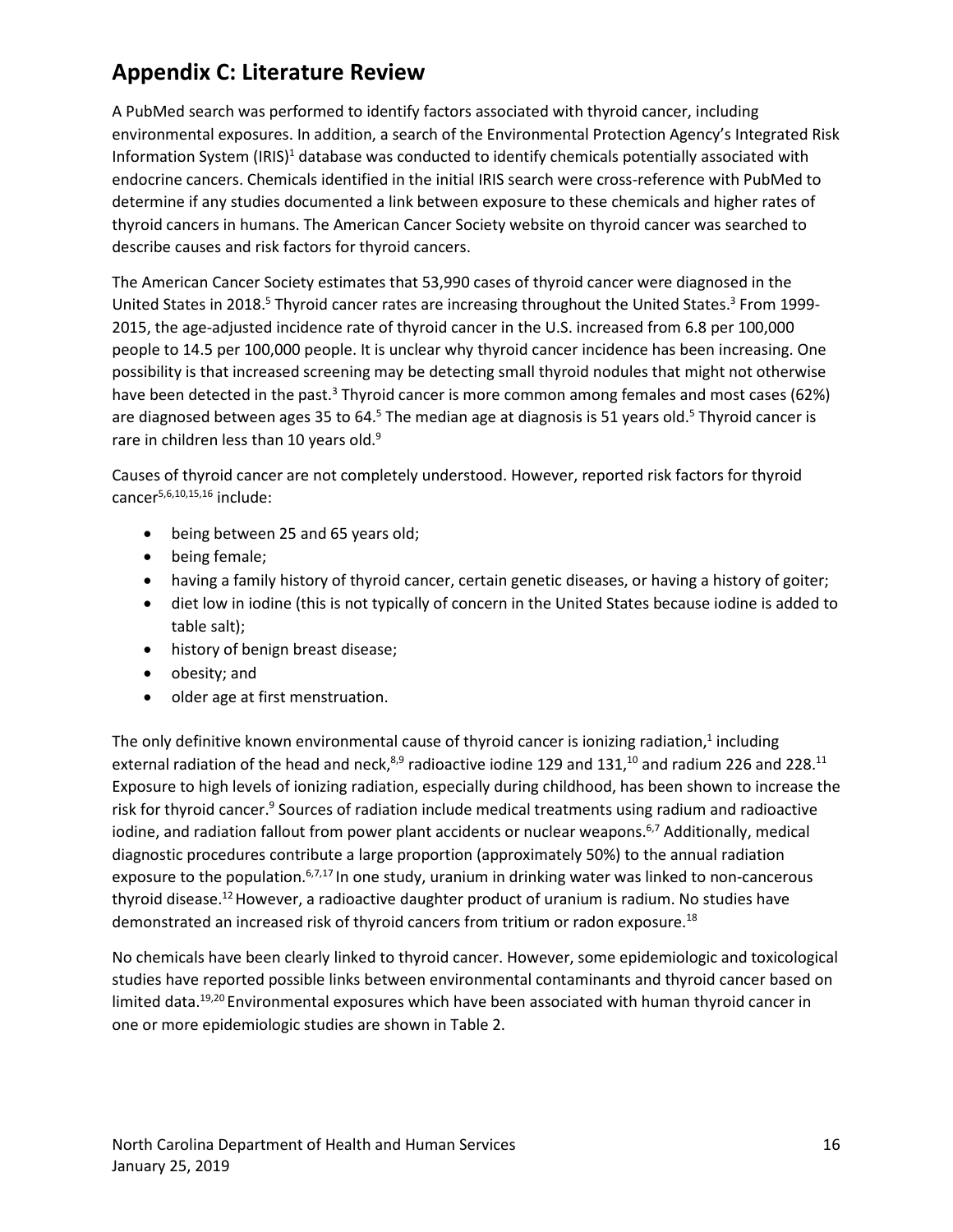| Chemical        | Sample Size                                          | Measure of Association <sup>a</sup>                                 | Reference                   |
|-----------------|------------------------------------------------------|---------------------------------------------------------------------|-----------------------------|
| Malathion       | 30,003                                               | RR=2.04 (CI: 1.14, 3.63)                                            | Lerro et al <sup>21</sup>   |
| Atrazine        | 36,357 pesticide<br>applicators who used<br>atrazine | RR=4.84 (CI: 1.31, 17.93) highest<br>intensity weighted days of use | Freeman et al <sup>22</sup> |
| Solvents        | 1,101,669 female<br>workers                          | RR=1.91 (CI: 1.05, 3.45)                                            | Lope et $al23$              |
| Benzene         | 3,317 textile workers                                | HR=6.43 (CI: 1.08, 38)                                              | Wong et al <sup>24</sup>    |
| Formaldehyde    | 3,317 textile workers                                | HR=8.33 (CI: 1.16, 60)                                              | Wong et $al24$              |
| PBDE            | 140                                                  | OR = 2.29 (CI: 1.03, 5.08) high vs low<br>exposure                  | Hoffman et al <sup>25</sup> |
| <b>TCEP</b>     | 140                                                  | OR=2.42 (CI: 1.10, 5.33)                                            | Hoffman et $al^{25}$        |
| <b>Nitrates</b> | 21,977 women on wells<br>or public water             | RR=2.59 (CI: 1.09, 6.19) for ≥5 years                               | Ward et $al^{26}$           |
| <b>Biocides</b> | 960                                                  | OR=1.67 (CI: 1.15, 2.43)                                            | Zeng et al <sup>27</sup>    |
| <b>TCDD</b>     | 180,639 Vietnam<br>veterans                          | HR=2.88 (CI: 1.12, 7.39)                                            | Yi et al <sup>28</sup>      |

#### **Table 2. Chemicals Associated with Thyroid Cancer in Human Studies**

aMeasure of Association: RR=relative risk, HR=hazard ratio, OR=odds ratio, IR=incidence rate, CI=confidence interval PBDE: polybrominated diphenyl ethers; TCEP: tris [2-chloroethyl] phosphate; TCDD: 2,3,7,8-Tetrachlorodibenzo-*p*-dioxon

Flame retardants known as polybrominated diphenyl ethers (PBDE) are used to prevent or delay fires in building materials, electronics, furnishings, cars and airplanes, plastics, foams and textiles. Studies in animals have shown that several classes of flame retardants can interfere with thyroid function.<sup>29</sup> A Duke University study found that people living in homes exposed to higher levels of two types of flame retardants, (decabromodiphenyl ether [BDE-209] and tris [2-chloroethyl] phosphate [TCEP]) in household dust were at an increased risk of papillary thyroid cancer compared to those with lower levels of these flame retardants.<sup>25</sup>

While pesticides have been shown to affect the thyroid gland, only a limited number of studies have detected an increase in thyroid cancer in humans associated with certain pesticides, including Malathion and Atrazine.<sup>21,22</sup> The Agricultural Health Study, a prospective study of pesticide exposure among applicators and their spouses in Iowa and North Carolina, found Malathion (an organophosphate) to be associated with thyroid cancer.<sup>21</sup> Additionally, a case-control study of thyroid cancer in Connecticut found that exposure to biocides increases risk of thyroid cancer.<sup>27</sup>

Several occupational epidemiological investigations examining cancer risk from chemical exposures have found elevated risk of thyroid cancer in the leather, wood, pulp or paper making industry, the shoe making industry, and working as a health care worker, janitorial worker, or a textile worker. Potential exposures to benzene, formaldehyde, solvents, and inorganic or organic gaseswere noted in these workers.23,24,30,31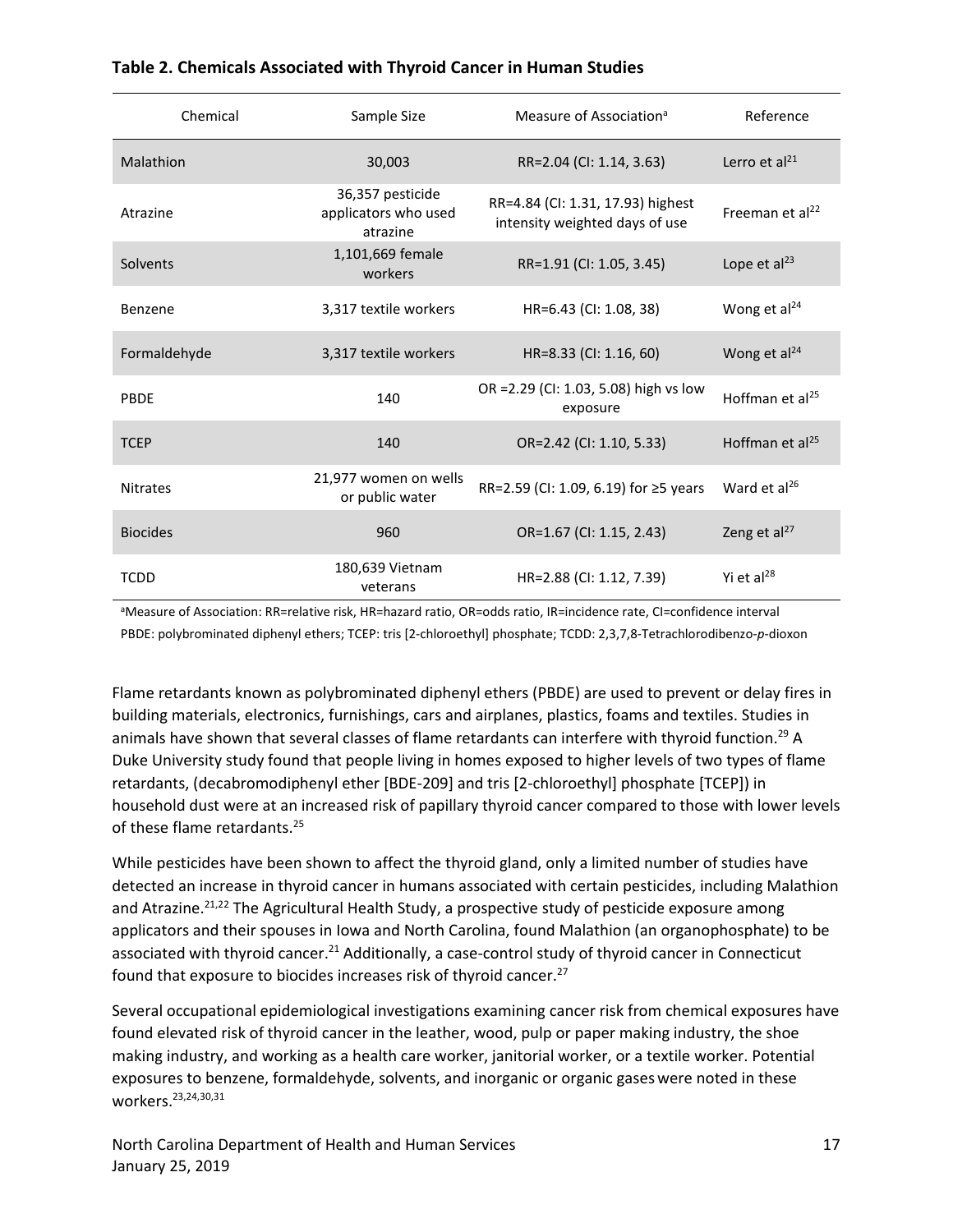## **Additional Literature Review References**

- 15. Cordina-Duverger E, Leux C, Neri M, et al. Hormonal and reproductive risk factors of papillary thyroid cancer: A population-based case-control study in France. *Cancer Epidemiology*. 2017;48:78- 84. doi:10.1016/j.canep.2017.04.001
- 16. Meinhold CL, Ron E, Schonfeld SJ, et al. Nonradiation Risk Factors for Thyroid Cancer in the US Radiologic Technologists Study. *American Journal of Epidemiology*. 2010;171(2):242-252. doi:10.1093/aje/kwp354
- 17. Schauer DA, Linton OW. NCRP Report No. 160, Ionizing Radiation Exposure Of The Population Of The United States, Medical Exposure—Are We Doing Less With More, And Is There a Role For Health Physicists? *Health Physics*. 2009;97(1):1-5. doi:10.1097/01.HP.0000356672.44380.b7
- 18. Oakland C, Meliker J. County-Level Radon and Incidence of Female Thyroid Cancer in Iowa, New Jersey, and Wisconsin, USA. *Toxics*. 2018;6(1):17. doi:10.3390/toxics6010017
- 19. Marcello MA, Malandrino P, Almeida JFM, et al. The influence of the environment on the development of thyroid tumors: a new appraisal. *Endocrine Related Cancer*. 2014;21(5):T235-T254. doi:10.1530/ERC-14-0131
- 20. Ferrari SM, Fallahi P, Antonelli A, Benvenga S. Environmental Issues in Thyroid Diseases. *Frontiers in Endocrinology*. 2017;8. doi:10.3389/fendo.2017.00050
- 21. Lerro CC, Koutros S, Andreotti G, et al. Organophosphate insecticide use and cancer incidence among spouses of pesticide applicators in the Agricultural Health Study. *Occupational and Environmental Medicine*. 2015;72(10):736-744. doi:10.1136/oemed-2014-102798
- 22. Freeman LEB, Rusiecki JA, Hoppin JA, et al. Atrazine and Cancer Incidence Among Pesticide Applicators in the Agricultural Health Study (1994–2007). *Environmental Health Perspectives*. 2011;119(9):1253-1259. doi:10.1289/ehp.1103561
- 23. Lope V, Pérez-Gómez B, Aragonés N, et al. Occupational exposure to chemicals and risk of thyroid cancer in Sweden. *International Archives of Occupational and Environmental Health*. 2009;82(2):267-274. doi:10.1007/s00420-008-0314-4
- 24. Wong EY, Ray R, Gao DL, et al. Reproductive history, occupational exposures, and thyroid cancer risk among women textile workers in Shanghai, China. *International Archives of Occupational and Environmental Health*. 2006;79(3):251-258. doi:10.1007/s00420-005-0036-9
- 25. Hoffman K, Lorenzo A, Butt CM, et al. Exposure to flame retardant chemicals and occurrence and severity of papillary thyroid cancer: A case-control study. *Environment International*. 2017;107:235- 242. doi:10.1016/j.envint.2017.06.021
- 26. Ward MH, Kilfoy BA, Weyer PJ, Anderson KE, Folsom AR, Cerhan JR. Nitrate Intake and the Risk of Thyroid Cancer and Thyroid Disease. *Epidemiology*. 2010;21(3):389-395. doi:10.1097/EDE.0b013e3181d6201d
- 27. Zeng F, Lerro C, Lavoué J, et al. Occupational exposure to pesticides and other biocides and risk of thyroid cancer. *Occupational and Environmental Medicine*. 2017;74(7):502-510. doi:10.1136/oemed-2016-103931